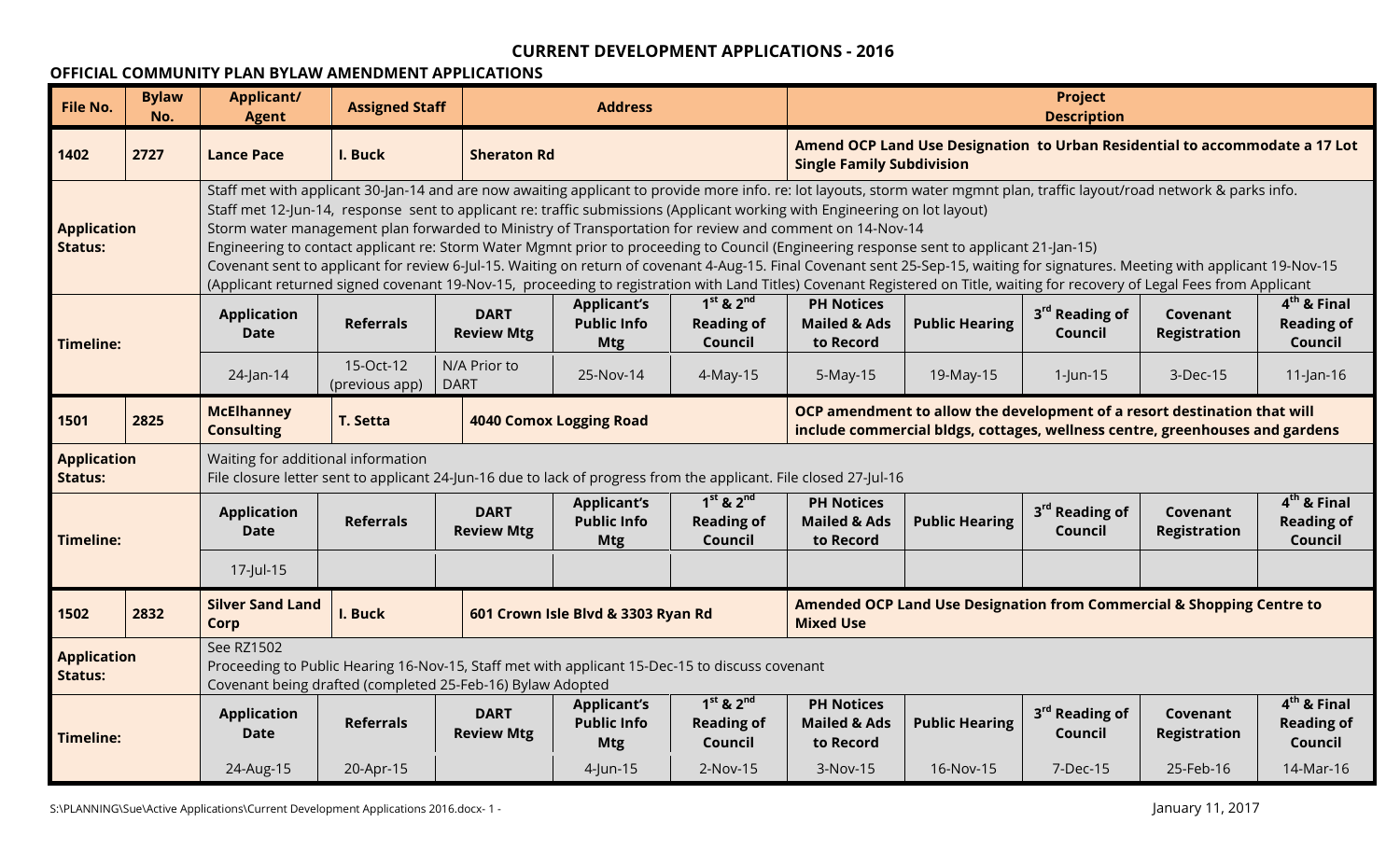| 1503                                 | 2835                                                                                                                                                                                            | <b>K'omoks First</b><br><b>Nation</b>                                                                                                                                                                         | <b>D. Leitch</b>                                                                                                                                                                                                                                                         |                                  | <b>Puntledge Indian Reserve No. 2</b>                  |                                               | <b>Indian Reserve No. 2</b>                                      | Text amendment to the Official Community Plan to provide water and sewer to                                                                     |                                       |                                 |                                               |
|--------------------------------------|-------------------------------------------------------------------------------------------------------------------------------------------------------------------------------------------------|---------------------------------------------------------------------------------------------------------------------------------------------------------------------------------------------------------------|--------------------------------------------------------------------------------------------------------------------------------------------------------------------------------------------------------------------------------------------------------------------------|----------------------------------|--------------------------------------------------------|-----------------------------------------------|------------------------------------------------------------------|-------------------------------------------------------------------------------------------------------------------------------------------------|---------------------------------------|---------------------------------|-----------------------------------------------|
| <b>Application</b><br><b>Status:</b> |                                                                                                                                                                                                 | Adopted by Council 1-Feb-16                                                                                                                                                                                   | Proceeding to Council 16-Nov-15 for 1 <sup>st</sup> and 2 <sup>nd</sup> reading. Applicant to hold Public Info prior to Public Hearing<br>Regional Context Statement forwarded to CVRD 5-Jan-16 for acceptance prior to proceeding to 3 <sup>rd</sup> Reading of Council |                                  |                                                        |                                               |                                                                  |                                                                                                                                                 |                                       |                                 |                                               |
| <b>Timeline:</b>                     |                                                                                                                                                                                                 | <b>Application</b><br><b>Date</b>                                                                                                                                                                             | <b>Referrals</b>                                                                                                                                                                                                                                                         | <b>DART</b><br><b>Review Mtg</b> | <b>Applicant's</b><br><b>Public Info</b><br><b>Mtg</b> | $1st$ & $2nd$<br><b>Reading of</b><br>Council | <b>PH Notices</b><br><b>Mailed &amp; Ads</b><br>to Record        | <b>Public Hearing</b>                                                                                                                           | 3 <sup>rd</sup> Reading of<br>Council | Covenant<br><b>Registration</b> | $4th$ & Final<br><b>Reading of</b><br>Council |
|                                      |                                                                                                                                                                                                 | 15-OCT-15                                                                                                                                                                                                     | 21-Oct-15                                                                                                                                                                                                                                                                | N/A                              | 9-Dec-15                                               | 16-Nov-15                                     | 17-Nov-15                                                        | $4$ -Jan-16                                                                                                                                     | 1-Feb-16                              | N/A                             | 1-Feb-16                                      |
| 1601                                 | 2841                                                                                                                                                                                            | <b>Four Paws</b><br><b>Investments</b><br>Ltd.                                                                                                                                                                | <b>D. Leitch</b>                                                                                                                                                                                                                                                         | 344 & 356 3rd Street             |                                                        |                                               |                                                                  | OCP amendment to the land use designation from Commercial to Multi-<br>Residential to accommodate a proposed four-plex                          |                                       |                                 |                                               |
| <b>Application</b><br><b>Status:</b> | Applicant to Hold Public Info Mtg prior to proceeding to Council for 1 <sup>st</sup> & 2 <sup>nd</sup> Reading 14-Mar-16, Proceeding to Public Hearing 4-Apr-16<br>Adopted by Council 18-Apr-16 |                                                                                                                                                                                                               |                                                                                                                                                                                                                                                                          |                                  |                                                        |                                               |                                                                  |                                                                                                                                                 |                                       |                                 |                                               |
| <b>Timeline:</b>                     |                                                                                                                                                                                                 | <b>Application</b><br><b>Date</b>                                                                                                                                                                             | <b>Referrals</b>                                                                                                                                                                                                                                                         | <b>DART</b><br><b>Review Mtg</b> | <b>Applicant's</b><br><b>Public Info</b><br><b>Mtg</b> | $1st$ & $2nd$<br><b>Reading of</b><br>Council | <b>PH Notices</b><br><b>Mailed &amp; Ads</b><br>to Record        | <b>Public Hearing</b>                                                                                                                           | 3 <sup>rd</sup> Reading of<br>Council | Covenant<br><b>Registration</b> | $4th$ & Final<br><b>Reading of</b><br>Council |
|                                      |                                                                                                                                                                                                 | $15$ -Jan-16                                                                                                                                                                                                  | $19$ -Jan-16                                                                                                                                                                                                                                                             | N/A                              | 18-Feb-16                                              | 14-Mar-16                                     | 18-Mar-16                                                        | 4-Apr-16                                                                                                                                        | 18-Apr-16                             | N/A                             | 18-Apr-16                                     |
| 1602                                 | 2854                                                                                                                                                                                            | <b>McElhanney</b><br><b>Consulting</b>                                                                                                                                                                        | <b>E. Ferguson</b>                                                                                                                                                                                                                                                       | <b>1375 Piercy Avenue</b>        |                                                        |                                               |                                                                  | OCP Amendment to the land use designation from Urban Residential to Multi<br>Residential to accommodate a 16 unit multi residential development |                                       |                                 |                                               |
| <b>Application</b><br><b>Status:</b> |                                                                                                                                                                                                 | Review letter sent to applicant 26-Jul-16, further submissions required. Staff met with Consultant regarding servicing. Items still outstanding (info received 7-Nov-16) Application<br>proceeding to Council |                                                                                                                                                                                                                                                                          |                                  |                                                        |                                               |                                                                  |                                                                                                                                                 |                                       |                                 |                                               |
| <b>Timeline:</b>                     |                                                                                                                                                                                                 | <b>Application</b><br><b>Date</b>                                                                                                                                                                             | <b>Referrals</b>                                                                                                                                                                                                                                                         | <b>DART</b><br><b>Review Mtg</b> | <b>Applicant's</b><br><b>Public Info</b><br><b>Mtg</b> | $1st$ & $2nd$<br><b>Reading of</b><br>Council | <b>PH Notices</b><br><b>Mailed &amp;</b><br><b>Ads to Record</b> | <b>Public Hearing</b>                                                                                                                           | 3 <sup>rd</sup> Reading of<br>Council | Covenant<br><b>Registration</b> | $4th$ & Final<br><b>Reading of</b><br>Council |
|                                      |                                                                                                                                                                                                 | $6$ -Jul-16                                                                                                                                                                                                   | 12-Jul-16                                                                                                                                                                                                                                                                | 18-Feb-16<br>(Prelim)            | 4-Aug-16                                               | 19-Dec-16                                     | 29-Dec-16                                                        | 16-Jan-17                                                                                                                                       |                                       |                                 |                                               |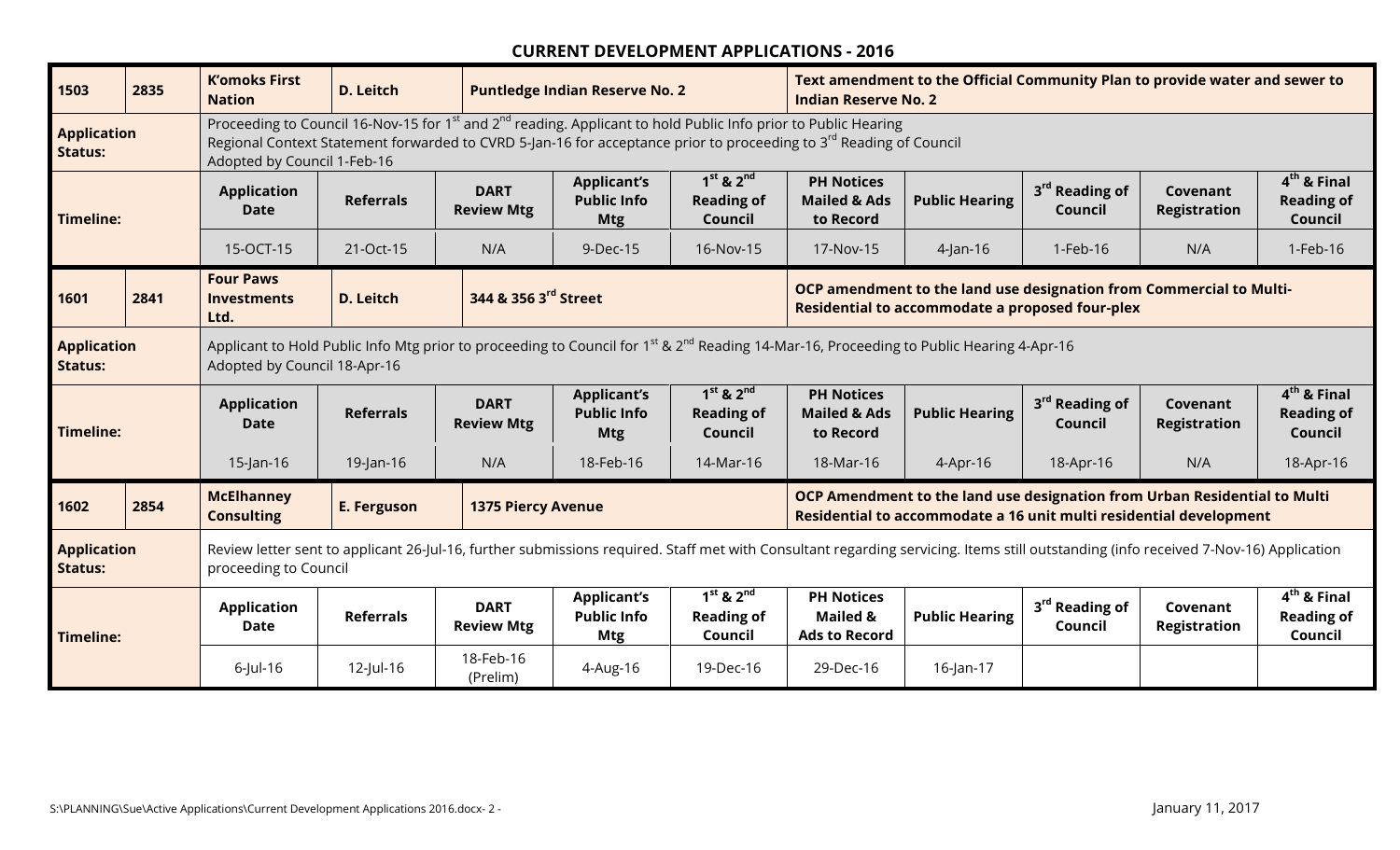| 1603                          | 2856 | <b>Caprice Harshey</b>                                                                                                                                                     | D. Leitch        |                                  | 963 Webb Road                                          |                                               |                                                                  | OCP Amendment to the land use designation from Suburban Residential to<br>Commercial to allow a licenced Child Care facility in an existing residential<br>dwelling |                             |                          |                                                         |  |  |
|-------------------------------|------|----------------------------------------------------------------------------------------------------------------------------------------------------------------------------|------------------|----------------------------------|--------------------------------------------------------|-----------------------------------------------|------------------------------------------------------------------|---------------------------------------------------------------------------------------------------------------------------------------------------------------------|-----------------------------|--------------------------|---------------------------------------------------------|--|--|
| <b>Application</b><br>Status: |      | Waiting for applicant to provide additional application materials (letter of opinion from RP Bio), received from applicant 1-Sep-16. Proceeding to 3 <sup>rd</sup> Reading |                  |                                  |                                                        |                                               |                                                                  |                                                                                                                                                                     |                             |                          |                                                         |  |  |
| <b>Timeline:</b>              |      | <b>Application</b><br>Date                                                                                                                                                 | <b>Referrals</b> | <b>DART</b><br><b>Review Mtg</b> | <b>Applicant's</b><br><b>Public Info</b><br><b>Mtg</b> | $1st$ & $2nd$<br><b>Reading of</b><br>Council | <b>PH Notices</b><br><b>Mailed &amp;</b><br><b>Ads to Record</b> | <b>Public Hearing</b>                                                                                                                                               | $3rd$ Reading of<br>Council | Covenant<br>Registration | 4 <sup>th</sup> & Final<br><b>Reading of</b><br>Council |  |  |
|                               |      | $14$ -Jul-16                                                                                                                                                               | $14$ -Jul-16     | N/A                              | $26$ -Jul-16                                           | 19-Sep-16                                     | N/A<br>17-Oct-16<br>20-Sep-16<br>17-Oct-16<br>3-Oct-16           |                                                                                                                                                                     |                             |                          |                                                         |  |  |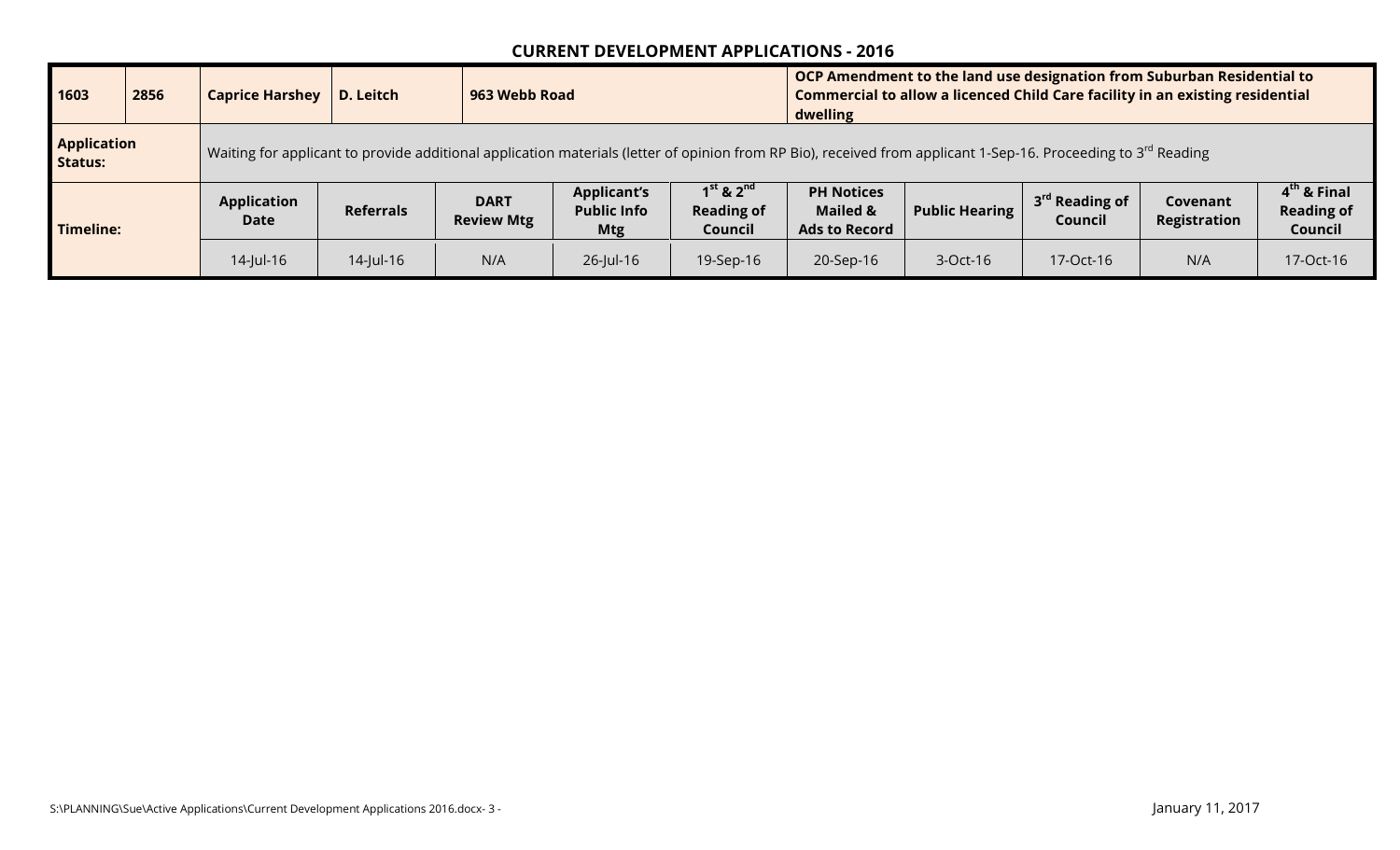#### **ZONING BYLAW AMENDMENT APPLICATIONS**

| <b>File No.</b>                                                                                                                                                                                                                                                                                                                                                          | <b>Bylaw</b><br>No.        | <b>Applicant/</b><br><b>Agent</b>                                                                                                                                                                                                                                                                                                                                                                                                                                                                                                                                                                                                                                                 | <b>Assigned Staff</b>                                                                                                                                                                                                                                                                                                                                                                                                                                                                                                                                                                                                                                                                                                                                         |                             | <b>Address</b> |          |                                               |          |                                                                                         | <b>Project</b><br><b>Description</b> |          |              |
|--------------------------------------------------------------------------------------------------------------------------------------------------------------------------------------------------------------------------------------------------------------------------------------------------------------------------------------------------------------------------|----------------------------|-----------------------------------------------------------------------------------------------------------------------------------------------------------------------------------------------------------------------------------------------------------------------------------------------------------------------------------------------------------------------------------------------------------------------------------------------------------------------------------------------------------------------------------------------------------------------------------------------------------------------------------------------------------------------------------|---------------------------------------------------------------------------------------------------------------------------------------------------------------------------------------------------------------------------------------------------------------------------------------------------------------------------------------------------------------------------------------------------------------------------------------------------------------------------------------------------------------------------------------------------------------------------------------------------------------------------------------------------------------------------------------------------------------------------------------------------------------|-----------------------------|----------------|----------|-----------------------------------------------|----------|-----------------------------------------------------------------------------------------|--------------------------------------|----------|--------------|
| 1404                                                                                                                                                                                                                                                                                                                                                                     | 2728                       | <b>Lance Pace &amp;</b><br><b>Sheila Jasbec</b>                                                                                                                                                                                                                                                                                                                                                                                                                                                                                                                                                                                                                                   | I. Buck                                                                                                                                                                                                                                                                                                                                                                                                                                                                                                                                                                                                                                                                                                                                                       | <b>Sheraton RD</b>          |                |          |                                               |          | Rezone from CR-1(CSRD) to R-1B & R-1D to accommodate a 17 Lot Single Family Subdivision |                                      |          |              |
|                                                                                                                                                                                                                                                                                                                                                                          | <b>Application Status:</b> |                                                                                                                                                                                                                                                                                                                                                                                                                                                                                                                                                                                                                                                                                   | Staff met with applicant 30-Jan-14 and are now awaiting applicant to provide more info. re: lot layouts, storm water mgmnt plan, traffic layout/road network & parks info.<br>Staff met 12-Jun-14, response sent to applicant re: traffic submissions (Applicant working with Engineering on lot layout and studies)<br>Storm water management plan forwarded to Ministry of Transportation for review and comment on 14-Nov-14<br>Engineering to contact applicant re: Storm Water Mgmt prior to proceeding to Council (Engineering response sent to applicant 21-Jan-15)<br>Covenant sent to applicant for review 6-Jul-15. Waiting on return of covenant 4-Aug-15. Final Covenant sent 25-Sep-15, waiting for signatures. Meeting with applicant 19-Nov-15 |                             |                |          |                                               |          |                                                                                         |                                      |          |              |
| <b>Timeline:</b>                                                                                                                                                                                                                                                                                                                                                         |                            | (Applicant returned signed covenant 19-Nov-15, proceeding to registration with Land Titles) Covenant Registered on Title, waiting for recovery of Legal Fees from Applicant<br>$1st$ & $2nd$<br>$4th$ & Final<br><b>PH Notices</b><br><b>Applicant's</b><br>3 <sup>rd</sup> Reading of<br><b>DART</b><br><b>Application</b><br>Covenant<br><b>Referrals</b><br><b>Public Info</b><br><b>Mailed &amp;</b><br><b>Public Hearing</b><br><b>Reading of</b><br><b>Reading of</b><br><b>Review Mtg</b><br><b>Registration</b><br><b>Date</b><br>Council<br><b>Ads to Record</b><br>Council<br><b>Mtg</b><br>Council                                                                     |                                                                                                                                                                                                                                                                                                                                                                                                                                                                                                                                                                                                                                                                                                                                                               |                             |                |          |                                               |          |                                                                                         |                                      |          |              |
|                                                                                                                                                                                                                                                                                                                                                                          |                            | 24-Jan-14                                                                                                                                                                                                                                                                                                                                                                                                                                                                                                                                                                                                                                                                         | 15-Oct-12<br>(previous app)                                                                                                                                                                                                                                                                                                                                                                                                                                                                                                                                                                                                                                                                                                                                   | N/A Prior to<br><b>DART</b> | 25-Nov-14      | 4-May-15 |                                               | 5-May-15 | 19-May-15                                                                               | $1$ -Jun-15                          | 3-Dec-15 | $11$ -Jan-16 |
| 1411                                                                                                                                                                                                                                                                                                                                                                     | 2866                       | <b>Josh Fayerman</b>                                                                                                                                                                                                                                                                                                                                                                                                                                                                                                                                                                                                                                                              | <b>E. Ferguson</b>                                                                                                                                                                                                                                                                                                                                                                                                                                                                                                                                                                                                                                                                                                                                            | 3300 Mission Rd             |                |          |                                               |          | Rezone to allow secondary suites within a proposed 40 lot subdivision                   |                                      |          |              |
|                                                                                                                                                                                                                                                                                                                                                                          | <b>Application Status:</b> | Application review letter sent to applicant 16-Jan-15<br>Planning and Engineering Depts. meeting 8-Jan-15 to discuss outstanding issues. Applicant revising drawings based on staff feedback<br>Applicant has submitted revised concept drawings. Staff provided feedback on 6-Mar-15. Waiting for detailed submissions<br>Met with applicant 21-Jul-15 to receive revised submissions. Forwarded to Leslie to set up meeting later this week or early next week 4-Aug-15. Staff preparing response to<br>applicant. Applicant reconsidering options. Staff met with applicant 29-Apr-16 to discuss Engineering issues (servicing capacities) New submissions received 28-Oct-16. |                                                                                                                                                                                                                                                                                                                                                                                                                                                                                                                                                                                                                                                                                                                                                               |                             |                |          |                                               |          |                                                                                         |                                      |          |              |
| $1st$ & $2nd$<br><b>PH Notices</b><br><b>Applicant's</b><br>3 <sup>rd</sup> Reading of<br><b>DART</b><br><b>Application</b><br>Covenant<br><b>Referrals</b><br><b>Public Info</b><br><b>Reading of</b><br>Mailed &<br><b>Public Hearing</b><br><b>Registration</b><br><b>Review Mtg</b><br>Date<br>Council<br>Mtg<br>Council<br><b>Ads to Record</b><br><b>Timeline:</b> |                            |                                                                                                                                                                                                                                                                                                                                                                                                                                                                                                                                                                                                                                                                                   |                                                                                                                                                                                                                                                                                                                                                                                                                                                                                                                                                                                                                                                                                                                                                               |                             |                |          | $4th$ & Final<br><b>Reading of</b><br>Council |          |                                                                                         |                                      |          |              |
|                                                                                                                                                                                                                                                                                                                                                                          |                            | 1-Dec-14                                                                                                                                                                                                                                                                                                                                                                                                                                                                                                                                                                                                                                                                          | 4-Dec-14 &<br>7-Dec-16                                                                                                                                                                                                                                                                                                                                                                                                                                                                                                                                                                                                                                                                                                                                        | 22-Nov-14 &<br>15-Dec-16    |                |          |                                               |          |                                                                                         |                                      |          |              |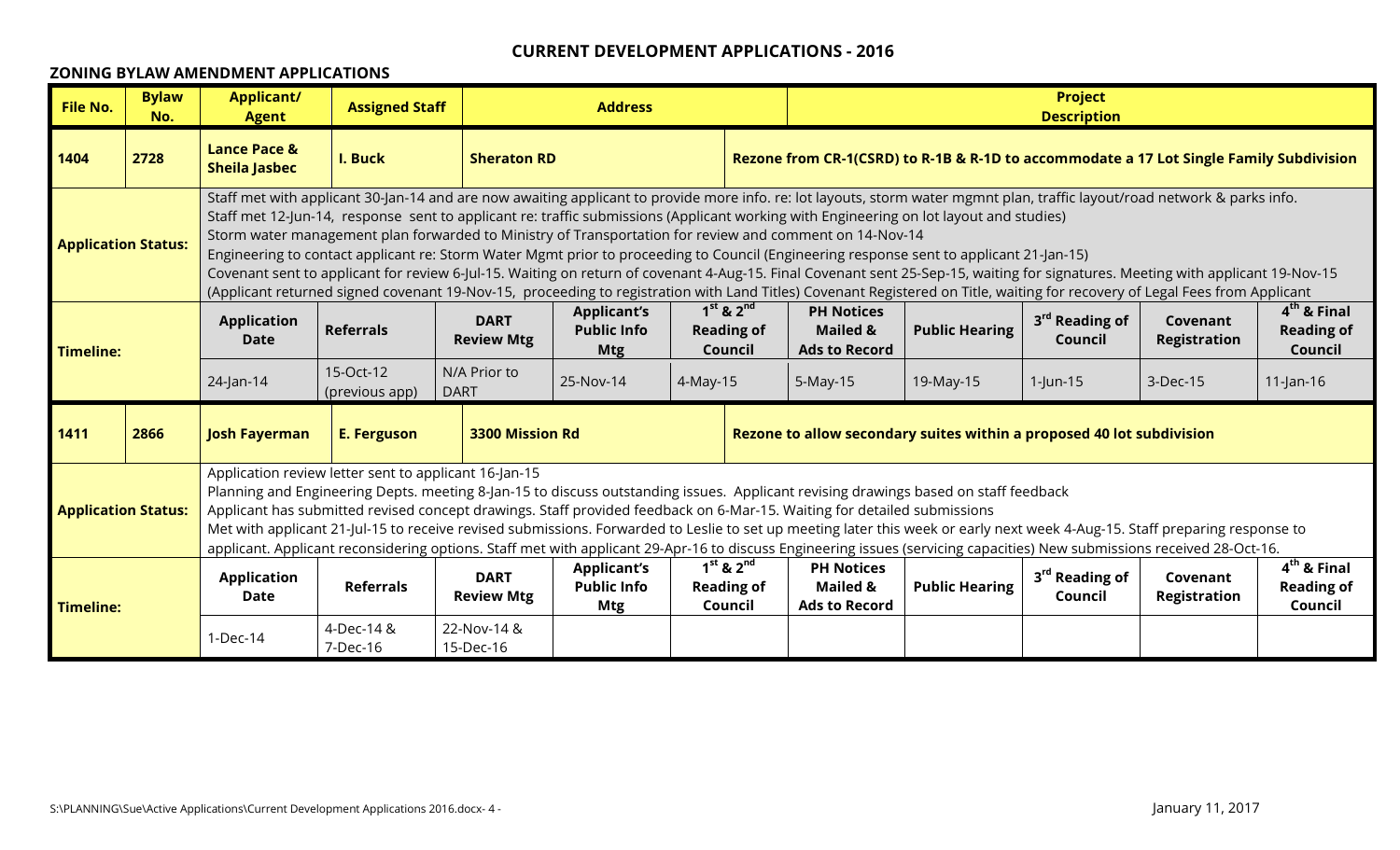| 1502                                                                                                                                                                                                                                                                                                                                                                                              | 2833                       | <b>Silver Sand Land</b><br><b>Corp</b>                                                                                                                                                                                                 | I. Buck                                                                                                                                 |                                                                                                                                                                                               | 601 Crown Isle Blvd & 3303 Ryan Rd                                                                                                                                                                                                                  | Amend part of the CD-1F Zone to CD-1A to allow for residential development in the north<br>area behind Costco and north of Galaxy Motors & to remove the floor area ratio restriction<br>(no changes to density) and rezone CD-1F area to CD-1A and moved eastward and added to<br>the existing CD-1F area near the corner of Ryan & Lerwick Rd |                                                                  |                       |                                       |                                 |                                               |  |
|---------------------------------------------------------------------------------------------------------------------------------------------------------------------------------------------------------------------------------------------------------------------------------------------------------------------------------------------------------------------------------------------------|----------------------------|----------------------------------------------------------------------------------------------------------------------------------------------------------------------------------------------------------------------------------------|-----------------------------------------------------------------------------------------------------------------------------------------|-----------------------------------------------------------------------------------------------------------------------------------------------------------------------------------------------|-----------------------------------------------------------------------------------------------------------------------------------------------------------------------------------------------------------------------------------------------------|-------------------------------------------------------------------------------------------------------------------------------------------------------------------------------------------------------------------------------------------------------------------------------------------------------------------------------------------------|------------------------------------------------------------------|-----------------------|---------------------------------------|---------------------------------|-----------------------------------------------|--|
|                                                                                                                                                                                                                                                                                                                                                                                                   | <b>Application Status:</b> |                                                                                                                                                                                                                                        | Applicant contacted by email to provide additional information<br>Applicant to hold Public Info. meeting prior to proceeding to Council |                                                                                                                                                                                               | Waiting for information from applicant with regards to review letter sent 14-May-15.<br>Proceeding to Public Hearing 16-Nov-15, Staff met with applicant 15-Dec-15 to discuss covenant, Covenant being drafted (completed) Bylaw Adopted by Council |                                                                                                                                                                                                                                                                                                                                                 |                                                                  |                       |                                       |                                 |                                               |  |
| <b>Timeline:</b>                                                                                                                                                                                                                                                                                                                                                                                  |                            | <b>Application</b><br><b>Date</b>                                                                                                                                                                                                      | <b>Referrals</b>                                                                                                                        | <b>DART</b><br><b>Review Mtg</b>                                                                                                                                                              | <b>Applicant's</b><br><b>Public Info</b><br><b>Mtg</b>                                                                                                                                                                                              | $1st$ & $2nd$<br><b>Reading of</b><br><b>Council</b>                                                                                                                                                                                                                                                                                            | <b>PH Notices</b><br>Mailed &<br><b>Ads to Record</b>            | <b>Public Hearing</b> | 3 <sup>rd</sup> Reading of<br>Council | Covenant<br><b>Registration</b> | $4th$ & Final<br><b>Reading of</b><br>Council |  |
|                                                                                                                                                                                                                                                                                                                                                                                                   |                            | 17-Apr-15                                                                                                                                                                                                                              | 20-Apr-15                                                                                                                               | 23-Apr-15                                                                                                                                                                                     | $4$ -Jun-15                                                                                                                                                                                                                                         | $2-Nov-15$                                                                                                                                                                                                                                                                                                                                      | 3-Nov-15                                                         | 16-Nov-15             | 7-Dec-15                              | 25-Feb-16                       | 14-Mar-16                                     |  |
| 1504                                                                                                                                                                                                                                                                                                                                                                                              | 2826                       | <b>McElhanney</b><br><b>Consulting</b>                                                                                                                                                                                                 | <b>T. Setta</b>                                                                                                                         | Zoning amendment to allow the development of a resort destination that will include<br><b>4040 Comox Logging Road</b><br>commercial bldgs, cottages, wellness centre, greenhouses and gardens |                                                                                                                                                                                                                                                     |                                                                                                                                                                                                                                                                                                                                                 |                                                                  |                       |                                       |                                 |                                               |  |
|                                                                                                                                                                                                                                                                                                                                                                                                   | <b>Application Status:</b> |                                                                                                                                                                                                                                        | Waiting for additional information from applicant 4-Aug-15                                                                              |                                                                                                                                                                                               | File closure letter sent to applicant 24-Jun-16 due to lack of progress from the applicant. File Closed 27-Jul-16                                                                                                                                   |                                                                                                                                                                                                                                                                                                                                                 |                                                                  |                       |                                       |                                 |                                               |  |
| <b>Timeline:</b>                                                                                                                                                                                                                                                                                                                                                                                  |                            | <b>Application</b><br><b>Date</b>                                                                                                                                                                                                      | <b>Referrals</b>                                                                                                                        | <b>DART</b><br><b>Review Mtg</b>                                                                                                                                                              | <b>Applicant's</b><br><b>Public Info</b><br><b>Mtg</b>                                                                                                                                                                                              | $1st$ & $2nd$<br><b>Reading of</b><br>Council                                                                                                                                                                                                                                                                                                   | <b>PH Notices</b><br><b>Mailed &amp;</b><br><b>Ads to Record</b> | <b>Public Hearing</b> | 3 <sup>rd</sup> Reading of<br>Council | Covenant<br><b>Registration</b> | $4th$ & Final<br><b>Reading of</b><br>Council |  |
|                                                                                                                                                                                                                                                                                                                                                                                                   |                            | 17-Jul-15                                                                                                                                                                                                                              |                                                                                                                                         |                                                                                                                                                                                               |                                                                                                                                                                                                                                                     |                                                                                                                                                                                                                                                                                                                                                 |                                                                  |                       |                                       |                                 |                                               |  |
| 1506                                                                                                                                                                                                                                                                                                                                                                                              | 2836                       | <b>Mike Nelson &amp;</b><br>Text Amendment to Industrial Two Zone (I-2) to allow a Tattoo Studio at 911 McPhee Ave<br><b>Shawn Dunn</b><br><b>T. Setta</b><br>911 McPhee Ave<br>within the existing industrial building<br>(Thermotec) |                                                                                                                                         |                                                                                                                                                                                               |                                                                                                                                                                                                                                                     |                                                                                                                                                                                                                                                                                                                                                 |                                                                  |                       |                                       |                                 |                                               |  |
|                                                                                                                                                                                                                                                                                                                                                                                                   | <b>Application Status:</b> | Waiting for Applicant to hold Public Information Meeting (Public Info Meeting held on 17-Dec-15)<br>Approved by Council 9-Feb-16                                                                                                       |                                                                                                                                         |                                                                                                                                                                                               |                                                                                                                                                                                                                                                     |                                                                                                                                                                                                                                                                                                                                                 |                                                                  |                       |                                       |                                 |                                               |  |
| $1st$ & $2nd$<br><b>Applicant's</b><br><b>PH Notices</b><br>3 <sup>rd</sup> Reading of<br><b>DART</b><br><b>Application</b><br>Covenant<br><b>Public Hearing</b><br><b>Referrals</b><br><b>Public Info</b><br><b>Reading of</b><br><b>Mailed &amp;</b><br><b>Review Mtg</b><br>Council<br><b>Registration</b><br><b>Date</b><br><b>Timeline:</b><br><b>Ads to Record</b><br><b>Mtg</b><br>Council |                            |                                                                                                                                                                                                                                        |                                                                                                                                         |                                                                                                                                                                                               |                                                                                                                                                                                                                                                     |                                                                                                                                                                                                                                                                                                                                                 | $4th$ & Final<br><b>Reading of</b><br>Council                    |                       |                                       |                                 |                                               |  |
|                                                                                                                                                                                                                                                                                                                                                                                                   |                            | 19-Oct-15                                                                                                                                                                                                                              | 22-Oct-15                                                                                                                               | N/A                                                                                                                                                                                           | 17-Dec-15                                                                                                                                                                                                                                           | 18-Jan-16                                                                                                                                                                                                                                                                                                                                       | 19-Jan-16                                                        | 1-Feb-16              | 9-Feb-16                              | N/A                             | 9-Feb-16                                      |  |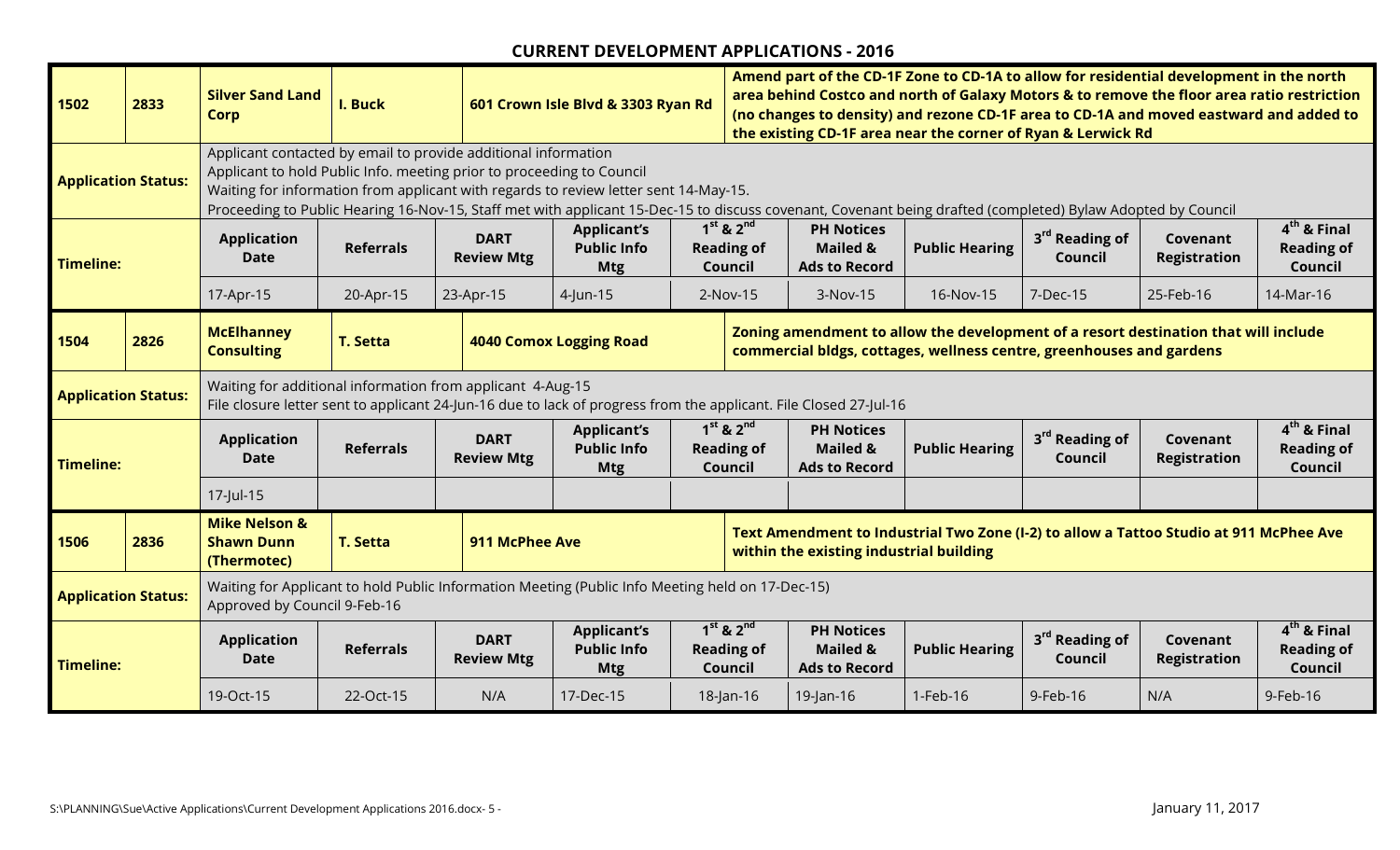| 1601                                                                                                                                                                                                                          | 2839                                                                                                                                                                                                                                        | <b>City of</b><br><b>Courtenay</b>                                                                                                                                                                                                                                 | <b>D. Leitch</b>   |                                  |                                                        |           | Text amendment to the zoning bylaw regarding medical marihuana in the Agricultural<br>Land Reserve to come into compliance with new ALC legislation |                                                                  |                                                                                    |                                       |                                 |                                                      |
|-------------------------------------------------------------------------------------------------------------------------------------------------------------------------------------------------------------------------------|---------------------------------------------------------------------------------------------------------------------------------------------------------------------------------------------------------------------------------------------|--------------------------------------------------------------------------------------------------------------------------------------------------------------------------------------------------------------------------------------------------------------------|--------------------|----------------------------------|--------------------------------------------------------|-----------|-----------------------------------------------------------------------------------------------------------------------------------------------------|------------------------------------------------------------------|------------------------------------------------------------------------------------|---------------------------------------|---------------------------------|------------------------------------------------------|
| <b>Application Status:</b>                                                                                                                                                                                                    |                                                                                                                                                                                                                                             | Proceeding to Council for 1 <sup>st</sup> & 2 <sup>nd</sup> Reading 29-Feb-16<br>Adopted 21-Mar-16                                                                                                                                                                 |                    |                                  |                                                        |           |                                                                                                                                                     |                                                                  |                                                                                    |                                       |                                 |                                                      |
| <b>Timeline:</b>                                                                                                                                                                                                              |                                                                                                                                                                                                                                             | <b>File Opened</b>                                                                                                                                                                                                                                                 | <b>Referrals</b>   | <b>DART</b><br><b>Review Mtg</b> | <b>Applicant's</b><br><b>Public Info</b><br><b>Mtg</b> |           | $1st$ & $2nd$<br><b>Reading of</b><br>Council                                                                                                       | <b>PH Notices</b><br><b>Mailed &amp;</b><br><b>Ads to Record</b> | <b>Public Hearing</b>                                                              | 3 <sup>rd</sup> Reading of<br>Council | Covenant<br><b>Registration</b> | $4th$ & Final<br><b>Reading of</b><br><b>Council</b> |
|                                                                                                                                                                                                                               |                                                                                                                                                                                                                                             | $15$ -Jan-16                                                                                                                                                                                                                                                       | N/A                | N/A                              | N/A                                                    | 29-Feb-16 |                                                                                                                                                     | 1-Mar-16                                                         | 14-Mar-16                                                                          | 21-Mar-16                             | N/A                             | 21-Mar-16                                            |
| 1602                                                                                                                                                                                                                          | 2842                                                                                                                                                                                                                                        | <b>Four Paws</b><br>Proposed zoning amendment to rezone from Commercial Five Zone (C-5) to Residential Four<br>344 & 356 3 <sup>rd</sup> Street<br><b>D. Leitch</b><br><b>Investments</b><br>B Zone (R-4B) to accommodate a proposed four-plex development<br>Ltd. |                    |                                  |                                                        |           |                                                                                                                                                     |                                                                  |                                                                                    |                                       |                                 |                                                      |
| Applicant to Hold Public Info Mtg prior to proceeding to Council for 1 <sup>st</sup> & 2 <sup>nd</sup> Reading 14-Mar-16, Proceeding to Public Hearing 4-Apr-16<br><b>Application Status:</b><br>Adopted by Council 18-Apr-16 |                                                                                                                                                                                                                                             |                                                                                                                                                                                                                                                                    |                    |                                  |                                                        |           |                                                                                                                                                     |                                                                  |                                                                                    |                                       |                                 |                                                      |
| <b>Timeline:</b>                                                                                                                                                                                                              |                                                                                                                                                                                                                                             | <b>File Opened</b>                                                                                                                                                                                                                                                 | <b>Referrals</b>   | <b>DART</b><br><b>Review Mtg</b> | <b>Applicant's</b><br><b>Public Info</b><br><b>Mtg</b> |           | $1st$ & $2nd$<br><b>Reading of</b><br>Council                                                                                                       | <b>PH Notices</b><br><b>Mailed &amp;</b><br><b>Ads to Record</b> | <b>Public Hearing</b>                                                              | 3 <sup>rd</sup> Reading of<br>Council | Covenant<br><b>Registration</b> | $4th$ & Final<br><b>Reading of</b><br>Council        |
|                                                                                                                                                                                                                               |                                                                                                                                                                                                                                             | $15$ -Jan-16                                                                                                                                                                                                                                                       | $19$ -Jan-16       | N/A                              | 18-Feb-16                                              |           | 14-Mar-16                                                                                                                                           | 18-Mar-16                                                        | 4-Apr-16                                                                           | 18-Apr-16                             | N/A                             | 18-Apr-16                                            |
| 1603                                                                                                                                                                                                                          | 2855                                                                                                                                                                                                                                        | <b>McElhanney</b><br><b>Consulting</b>                                                                                                                                                                                                                             | <b>E. Ferguson</b> | <b>1375 Piercy Avenue</b>        |                                                        |           |                                                                                                                                                     | multi residential development                                    | Zoning Amendment to rezoned the property from R-2 to R-4A to accommodate a 16 unit |                                       |                                 |                                                      |
|                                                                                                                                                                                                                               | Review letter sent to applicant 26-Jul-16, further submissions required. Staff met with Consultant regarding servicing. Items still outstanding (info received 7-Nov-16)<br><b>Application Status:</b><br>Application proceeding to Council |                                                                                                                                                                                                                                                                    |                    |                                  |                                                        |           |                                                                                                                                                     |                                                                  |                                                                                    |                                       |                                 |                                                      |
| <b>Timeline:</b>                                                                                                                                                                                                              |                                                                                                                                                                                                                                             | <b>File Opened</b>                                                                                                                                                                                                                                                 | <b>Referrals</b>   | <b>DART</b><br><b>Review Mtg</b> | <b>Applicant's</b><br><b>Public Info</b><br><b>Mtg</b> |           | $1st$ & $2nd$<br><b>Reading of</b><br>Council                                                                                                       | <b>PH Notices</b><br><b>Mailed &amp; Ads</b><br>to Record        | <b>Public Hearing</b>                                                              | 3 <sup>rd</sup> Reading of<br>Council | Covenant<br><b>Registration</b> | $4th$ & Final<br><b>Reading of</b><br>Council        |
|                                                                                                                                                                                                                               |                                                                                                                                                                                                                                             | $6$ -Jul-16                                                                                                                                                                                                                                                        | 12-Jul-16          | 18-Feb-16<br>(Prelim)            | 4-Aug-16                                               |           | 19-Dec-16                                                                                                                                           | 29-Dec-16                                                        | $16$ -Jan-17                                                                       |                                       |                                 |                                                      |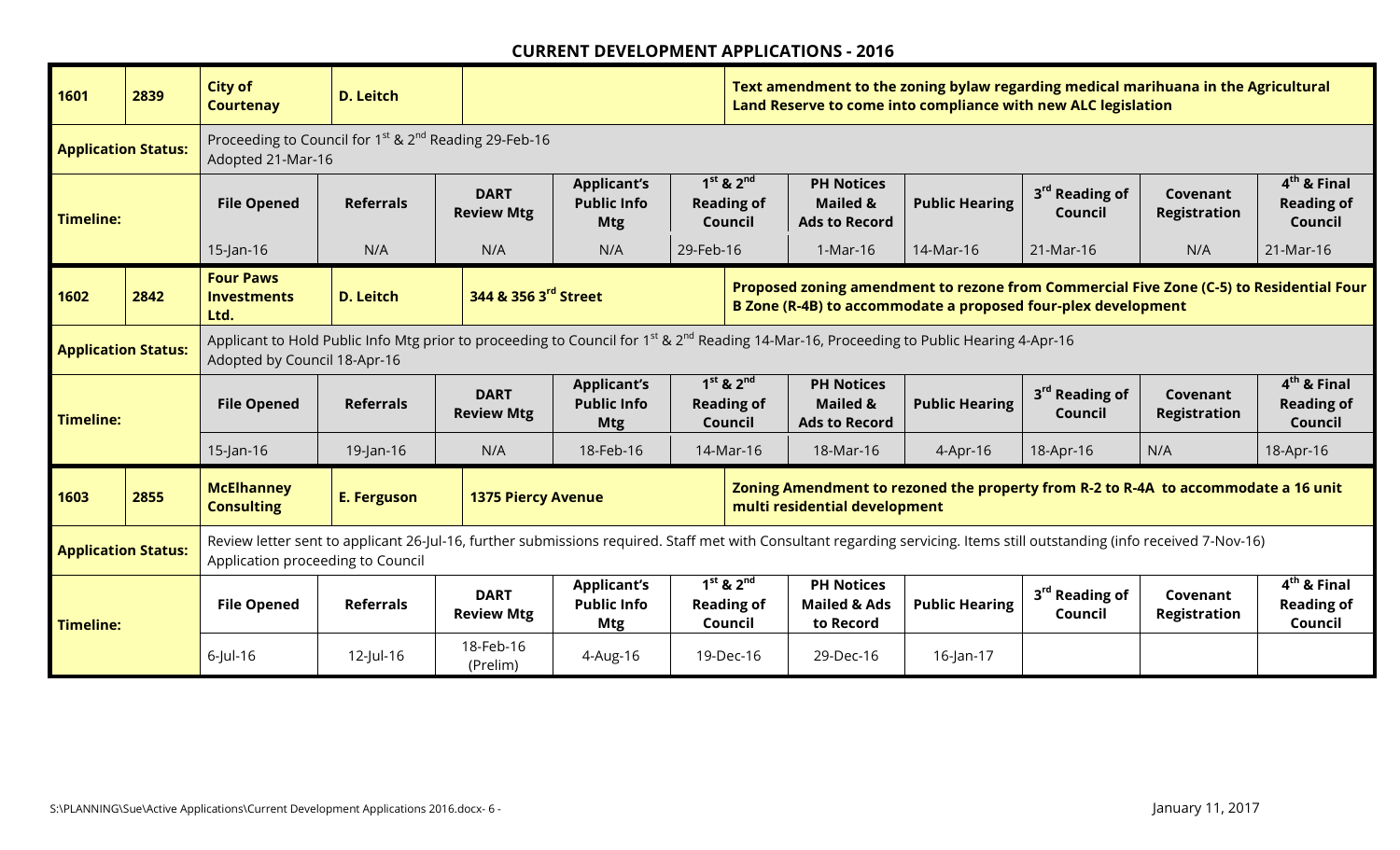| 1604             | 2857                       | <b>Caprice Harshey</b>                                                                                                               | <b>D. Leitch</b>                                                                                                                                                                                                                                                                                                                                                                         | 963 Webb Road                    |                                                                                                                                                                                                                                                             |                                               | Zoning amendment to rezone the property from R-1A to MU-1 to allow a licenced child care<br>facility in an existing residential dwelling |                       |                                       |                                 |                                               |
|------------------|----------------------------|--------------------------------------------------------------------------------------------------------------------------------------|------------------------------------------------------------------------------------------------------------------------------------------------------------------------------------------------------------------------------------------------------------------------------------------------------------------------------------------------------------------------------------------|----------------------------------|-------------------------------------------------------------------------------------------------------------------------------------------------------------------------------------------------------------------------------------------------------------|-----------------------------------------------|------------------------------------------------------------------------------------------------------------------------------------------|-----------------------|---------------------------------------|---------------------------------|-----------------------------------------------|
|                  | <b>Application Status:</b> |                                                                                                                                      |                                                                                                                                                                                                                                                                                                                                                                                          |                                  | Waiting for applicant to provide additional application materials (letter of opinion from RP Bio) received from applicant 1-Sep-16. Proceeding to Public Hearing                                                                                            |                                               |                                                                                                                                          |                       |                                       |                                 |                                               |
| <b>Timeline:</b> |                            | <b>File Opened</b>                                                                                                                   | <b>Referrals</b>                                                                                                                                                                                                                                                                                                                                                                         | <b>DART</b><br><b>Review Mtg</b> | <b>Applicant's</b><br><b>Public Info</b><br><b>Mtg</b>                                                                                                                                                                                                      | $1st$ & $2nd$<br><b>Reading of</b><br>Council | <b>PH Notices</b><br><b>Mailed &amp; Ads</b><br>to Record                                                                                | <b>Public Hearing</b> | 3 <sup>rd</sup> Reading of<br>Council | Covenant<br><b>Registration</b> | $4th$ & Final<br><b>Reading of</b><br>Council |
|                  |                            | $13$ -Jul-16                                                                                                                         | 14-Jul-16                                                                                                                                                                                                                                                                                                                                                                                | N/A                              | 26-Jul-16                                                                                                                                                                                                                                                   | 19-Sep-16                                     | 20-Sep-16                                                                                                                                | 3-Oct-16              | 17-Oct-16                             | N/A                             | 17-Oct-16                                     |
| 1605             | 2860                       | <b>Rosemary Nash</b><br>& Sam Lennox                                                                                                 | <b>E. Ferguson</b>                                                                                                                                                                                                                                                                                                                                                                       | <b>560 Pidcock Ave</b>           |                                                                                                                                                                                                                                                             |                                               | Zoning amendment to allow a secondary residence on a property size less than 1,250m <sup>2</sup>                                         |                       |                                       |                                 |                                               |
|                  | <b>Application Status:</b> | lots prior to final reading of Council.                                                                                              |                                                                                                                                                                                                                                                                                                                                                                                          |                                  | Applicant to hold Public Information Meeting prior to proceeding to Council. (Public Info Mtg minutes received from applicant 21-Sep-16). Applicant will need to consolidate the                                                                            |                                               |                                                                                                                                          |                       |                                       |                                 |                                               |
| <b>Timeline:</b> |                            | <b>File Opened</b>                                                                                                                   | $1^{st}$ & $2^{nd}$<br>$4th$ & Final<br><b>PH Notices</b><br><b>Applicant's</b><br>3 <sup>rd</sup> Reading of<br><b>DART</b><br>Covenant<br><b>Referrals</b><br><b>Public Info</b><br><b>Reading of</b><br><b>Mailed &amp; Ads</b><br><b>Public Hearing</b><br><b>Reading of</b><br><b>Review Mtg</b><br><b>Registration</b><br>Council<br>Council<br>Council<br><b>Mtg</b><br>to Record |                                  |                                                                                                                                                                                                                                                             |                                               |                                                                                                                                          |                       |                                       |                                 |                                               |
|                  |                            | 19-Aug-16                                                                                                                            | 23-Aug-16                                                                                                                                                                                                                                                                                                                                                                                | N/A                              | 19-Sep-16                                                                                                                                                                                                                                                   | 7-Nov-16                                      | 8-Nov-16                                                                                                                                 | 21-Nov-16             | 5-Dec-16                              | N/A                             |                                               |
|                  |                            | <b>Annette &amp;</b><br>Zoning amendment from RR-1 to RR-2 to accommodate a two lot subdivision<br><b>T. Setta</b><br>2935 Lupton Rd |                                                                                                                                                                                                                                                                                                                                                                                          |                                  |                                                                                                                                                                                                                                                             |                                               |                                                                                                                                          |                       |                                       |                                 |                                               |
| 1606             |                            | <b>Thomas Girardin</b>                                                                                                               |                                                                                                                                                                                                                                                                                                                                                                                          |                                  |                                                                                                                                                                                                                                                             |                                               |                                                                                                                                          |                       |                                       |                                 |                                               |
|                  | <b>Application Status:</b> |                                                                                                                                      |                                                                                                                                                                                                                                                                                                                                                                                          |                                  | Staff determined that rezoning was not required based on applicant adjusting proposed lot line for new subdivision. Application fees refunded and file closed.                                                                                              |                                               |                                                                                                                                          |                       |                                       |                                 |                                               |
| <b>Timeline:</b> |                            | <b>File Opened</b>                                                                                                                   | <b>Referrals</b>                                                                                                                                                                                                                                                                                                                                                                         | <b>DART</b><br><b>Review Mtg</b> | <b>Applicant's</b><br><b>Public Info</b><br><b>Mtg</b>                                                                                                                                                                                                      | $1st$ & $2nd$<br><b>Reading of</b><br>Council | <b>PH Notices</b><br><b>Mailed &amp; Ads</b><br>to Record                                                                                | <b>Public Hearing</b> | 3 <sup>rd</sup> Reading of<br>Council | Covenant<br><b>Registration</b> | $4th$ & Final<br><b>Reading of</b><br>Council |
|                  |                            | 19-Sep-16                                                                                                                            |                                                                                                                                                                                                                                                                                                                                                                                          |                                  |                                                                                                                                                                                                                                                             |                                               |                                                                                                                                          |                       |                                       |                                 |                                               |
| 1607             | 2861                       | <b>John &amp; Anne</b><br><b>Marie McGaw</b>                                                                                         | <b>E. Ferguson</b>                                                                                                                                                                                                                                                                                                                                                                       | 2945 Muir Road                   |                                                                                                                                                                                                                                                             |                                               | Zoning amendment from RR-2 to RR-2S to accommodate a secondary suite in an existing<br>single residential dwelling.                      |                       |                                       |                                 |                                               |
|                  | <b>Application Status:</b> |                                                                                                                                      |                                                                                                                                                                                                                                                                                                                                                                                          |                                  | Applicant to hold Public Information Meeting prior to proceeding to Council. Waiting on revised floor plan from applicant (received by applicant 19-Oct-16)<br>Proceeding to Council (Public Hearing Rescheduled to 5-Dec-16) Approved by Council 19-Dec-16 |                                               |                                                                                                                                          |                       |                                       |                                 |                                               |
| <b>Timeline:</b> |                            | <b>File Opened</b>                                                                                                                   | <b>Referrals</b>                                                                                                                                                                                                                                                                                                                                                                         | <b>DART</b><br><b>Review Mtg</b> | <b>Applicant's</b><br><b>Public Info</b><br><b>Mtg</b>                                                                                                                                                                                                      | $1st$ & $2nd$<br><b>Reading of</b><br>Council | <b>PH Notices</b><br><b>Mailed &amp; Ads</b><br>to Record                                                                                | <b>Public Hearing</b> | 3 <sup>rd</sup> Reading of<br>Council | Covenant<br><b>Registration</b> | $4th$ & Final<br><b>Reading of</b><br>Council |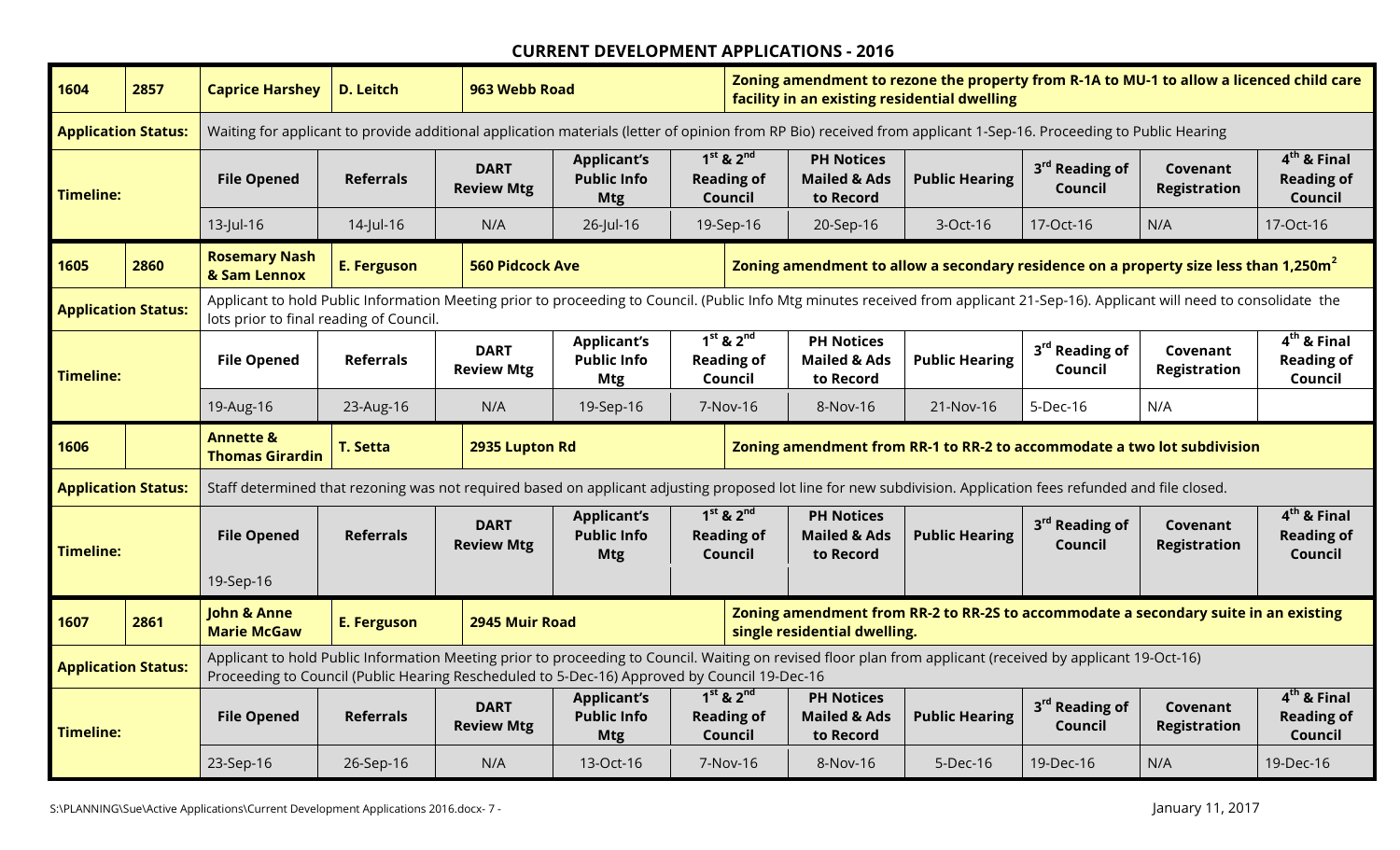| 1608                       | 2862 | <b>Mark Persson</b>                                                                                                                                             | <b>D. Leitch</b> | 1235 Hornby Pl                                                                                                                                 |                                                        |  | Zoning amendment from R-1 to R-1S to accommodate a secondary suite in an existing<br>single residential dwelling. |                                                           |                                                                                        |                                       |                                 |                                               |
|----------------------------|------|-----------------------------------------------------------------------------------------------------------------------------------------------------------------|------------------|------------------------------------------------------------------------------------------------------------------------------------------------|--------------------------------------------------------|--|-------------------------------------------------------------------------------------------------------------------|-----------------------------------------------------------|----------------------------------------------------------------------------------------|---------------------------------------|---------------------------------|-----------------------------------------------|
| <b>Application Status:</b> |      | Applicant to hold Public Information Meeting prior to proceeding to Council.<br>Approved by Council<br>$1st$ & $2nd$<br><b>PH Notices</b><br><b>Applicant's</b> |                  |                                                                                                                                                |                                                        |  |                                                                                                                   |                                                           |                                                                                        |                                       |                                 |                                               |
| <b>Timeline:</b>           |      | <b>File Opened</b>                                                                                                                                              | <b>Referrals</b> | <b>DART</b><br><b>Review Mtg</b>                                                                                                               | <b>Public Info</b><br><b>Mtg</b>                       |  | <b>Reading of</b><br>Council                                                                                      | <b>Mailed &amp; Ads</b><br>to Record                      | <b>Public Hearing</b>                                                                  | 3 <sup>rd</sup> Reading of<br>Council | Covenant<br><b>Registration</b> | $4th$ & Final<br><b>Reading of</b><br>Council |
|                            |      | 30-Sep-16                                                                                                                                                       | $4$ -Oct-16      | N/A                                                                                                                                            | 18-Oct-16                                              |  | 21-Nov-16                                                                                                         | 22-Nov-16                                                 | $5$ -Dec-16                                                                            | 19-Dec-16                             | N/A                             | 19-Dec-16                                     |
| 1609                       | 2864 | <b>Suzie Leroux</b><br><b>Mark Reiss</b>                                                                                                                        | <b>D. Leitch</b> | Zoning amendment from R-1 to R-1S to accommodate a secondary suite in an existing<br><b>1066 Evergreen Ave</b><br>single residential dwelling. |                                                        |  |                                                                                                                   |                                                           |                                                                                        |                                       |                                 |                                               |
| <b>Application Status:</b> |      | Applicant to hold Public Information Meeting prior to proceeding to Council.                                                                                    |                  |                                                                                                                                                |                                                        |  |                                                                                                                   |                                                           |                                                                                        |                                       |                                 |                                               |
| <b>Timeline:</b>           |      | <b>File Opened</b>                                                                                                                                              | <b>Referrals</b> | <b>DART</b><br><b>Review Mtg</b>                                                                                                               | <b>Applicant's</b><br><b>Public Info</b><br><b>Mtg</b> |  | $1st$ & $2nd$<br><b>Reading of</b><br>Council                                                                     | <b>PH Notices</b><br><b>Mailed &amp; Ads</b><br>to Record | <b>Public Hearing</b>                                                                  | 3 <sup>rd</sup> Reading of<br>Council | Covenant<br>Registration        | $4th$ & Final<br><b>Reading of</b><br>Council |
|                            |      | 17-Nov-16                                                                                                                                                       | 22-Nov-16        | N/A                                                                                                                                            | $6$ -Dec-16                                            |  |                                                                                                                   |                                                           |                                                                                        |                                       |                                 |                                               |
| 1610                       |      | Hugh &<br><b>McKinnon</b><br><b>Realty</b>                                                                                                                      | <b>D. Leitch</b> | <b>1599 Cliffe Avenue</b>                                                                                                                      |                                                        |  | property.                                                                                                         |                                                           | Text amendment to the Zoning Bylaw to allow a Liquor Store as a permitted use for this |                                       |                                 |                                               |
| <b>Application Status:</b> |      | Applicant to hold Public Information Meeting prior to proceeding to Council.                                                                                    |                  |                                                                                                                                                |                                                        |  |                                                                                                                   |                                                           |                                                                                        |                                       |                                 |                                               |
| <b>Timeline:</b>           |      | <b>File Opened</b>                                                                                                                                              | <b>Referrals</b> | <b>DART</b><br><b>Review Mtg</b>                                                                                                               | <b>Applicant's</b><br><b>Public Info</b><br><b>Mtg</b> |  | $1st$ & $2nd$<br><b>Reading of</b><br>Council                                                                     | <b>PH Notices</b><br><b>Mailed &amp; Ads</b><br>to Record | <b>Public Hearing</b>                                                                  | 3 <sup>rd</sup> Reading of<br>Council | Covenant<br><b>Registration</b> | $4th$ & Final<br><b>Reading of</b><br>Council |
|                            |      | 22-Dec-16                                                                                                                                                       |                  |                                                                                                                                                |                                                        |  |                                                                                                                   |                                                           |                                                                                        |                                       |                                 |                                               |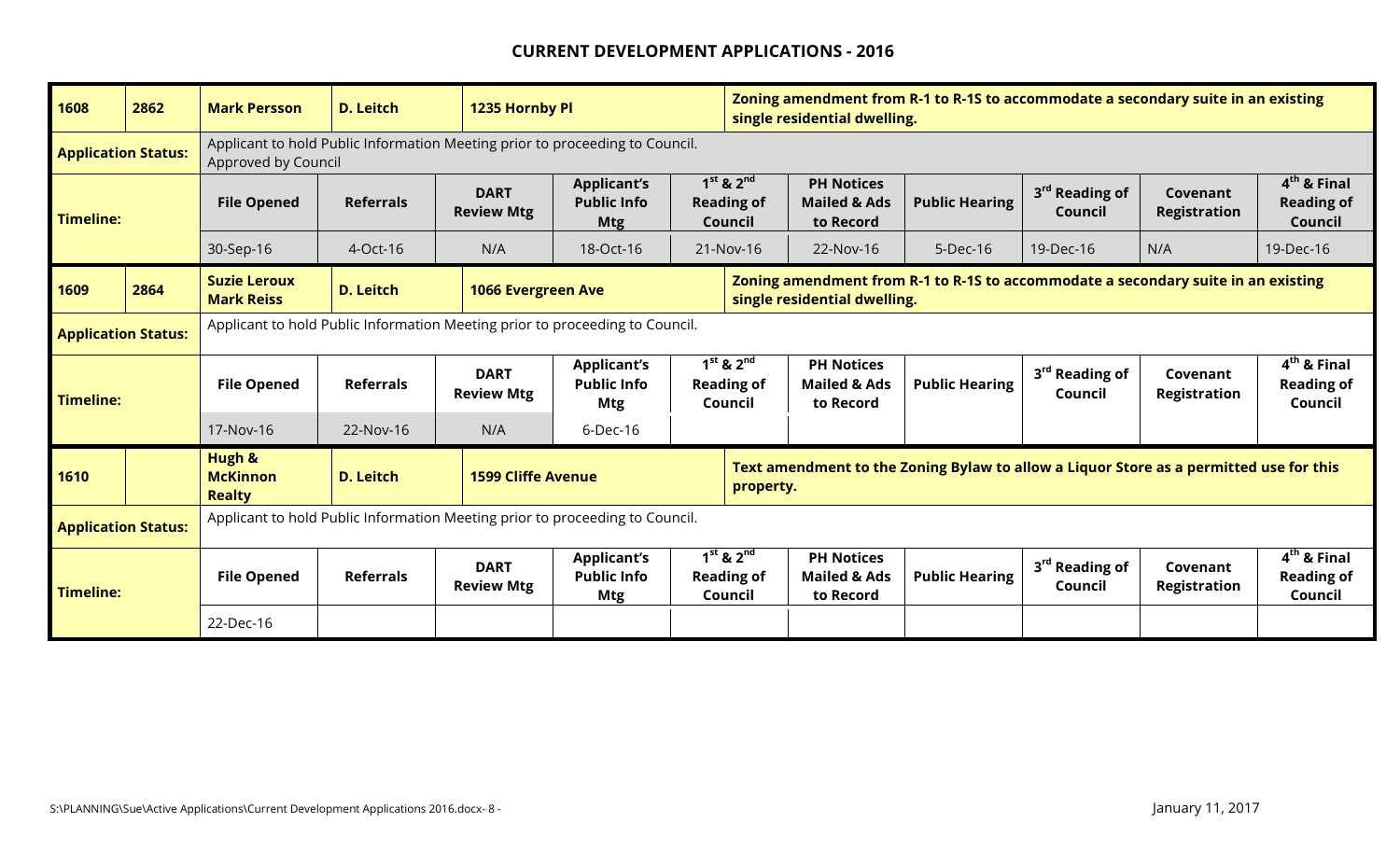| 1611                       | 1080969 BC Ltd.                                                              | <b>E. Ferguson</b> |                                  | 3040 & 3070 Kilpatrick Ave                             |                                                             | Zoning amendment from C-2 Zone to a comprehensive development zone to allow a mixed<br>multi residential and commercial development comprised of a 70 unit residential bldg., a<br>mixed commercial & residential bldg. with 52 residential suites and 11 commercial units<br>and the 3 <sup>rd</sup> building will contain one commercial unit |                       |                                       |                          |                                               |
|----------------------------|------------------------------------------------------------------------------|--------------------|----------------------------------|--------------------------------------------------------|-------------------------------------------------------------|-------------------------------------------------------------------------------------------------------------------------------------------------------------------------------------------------------------------------------------------------------------------------------------------------------------------------------------------------|-----------------------|---------------------------------------|--------------------------|-----------------------------------------------|
| <b>Application Status:</b> | Applicant to hold Public Information Meeting prior to proceeding to Council. |                    |                                  |                                                        |                                                             |                                                                                                                                                                                                                                                                                                                                                 |                       |                                       |                          |                                               |
| <b>Timeline:</b>           | <b>File Opened</b>                                                           | <b>Referrals</b>   | <b>DART</b><br><b>Review Mtg</b> | <b>Applicant's</b><br><b>Public Info</b><br><b>Mtg</b> | $1^{\rm st}$ & $2^{\rm nd}$<br><b>Reading of</b><br>Council | <b>PH Notices</b><br><b>Mailed &amp; Ads</b><br>to Record                                                                                                                                                                                                                                                                                       | <b>Public Hearing</b> | 3 <sup>rd</sup> Reading of<br>Council | Covenant<br>Registration | $4th$ & Final<br><b>Reading of</b><br>Council |
|                            | 28-Dec-16                                                                    |                    | 8-Sep-16 &<br>6-Oct-16           |                                                        |                                                             |                                                                                                                                                                                                                                                                                                                                                 |                       |                                       |                          |                                               |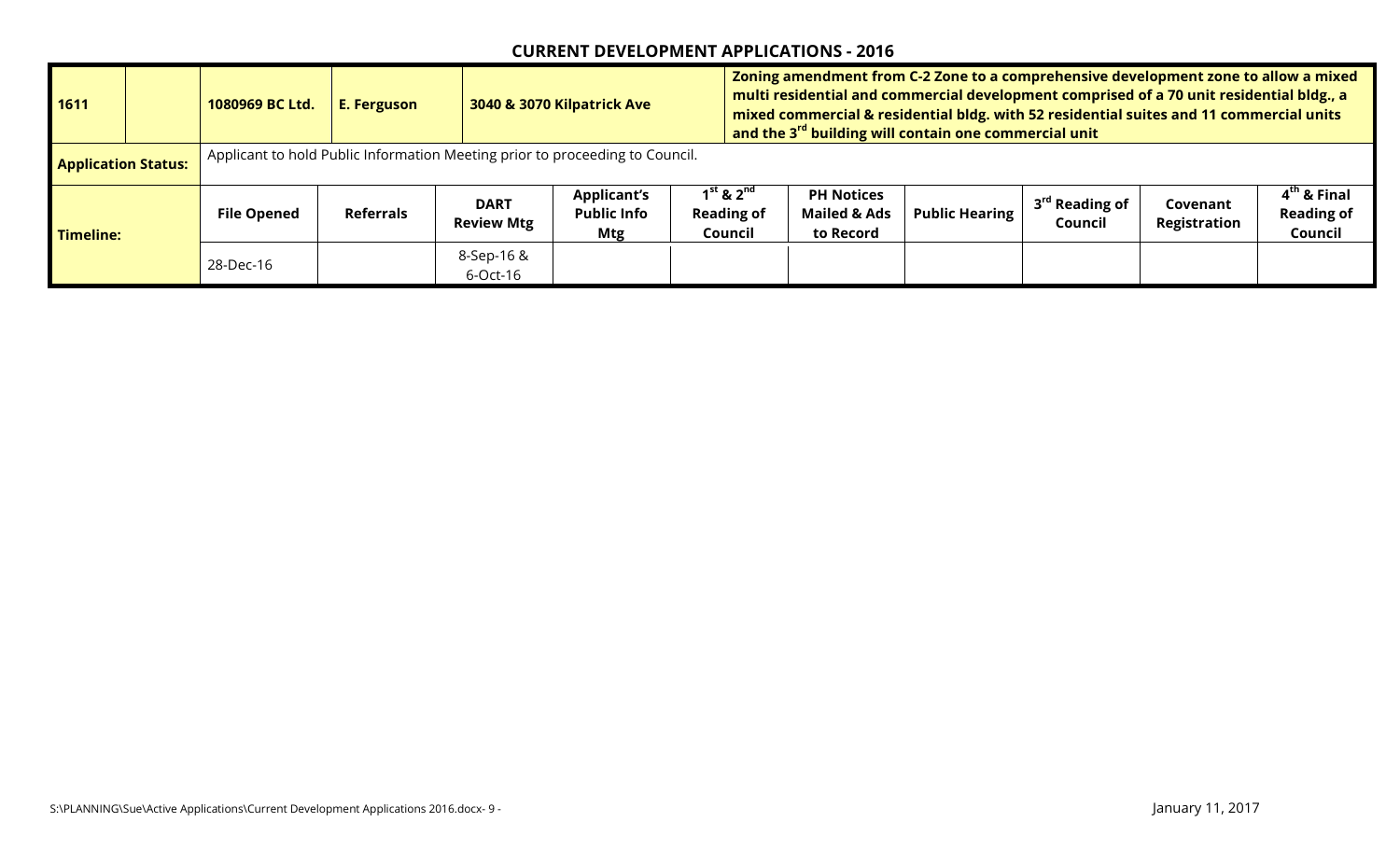#### **DEVELOPMENT PERMIT APPLICATIONS**

| File No.                              | <b>Applicant/</b><br><b>Agent</b>                | <b>Assigned Staff</b> | <b>Address</b>                                                                   |             | <b>Project</b><br><b>Description</b><br>Construct 2,716m <sup>2</sup> office/retail building with variances to side & front yard setbacks and                                                                                                                                                                                                                                                                                                                                                                                     |                                                                                                                                                                                                                                                                                                                                                |                           |         |  |  |
|---------------------------------------|--------------------------------------------------|-----------------------|----------------------------------------------------------------------------------|-------------|-----------------------------------------------------------------------------------------------------------------------------------------------------------------------------------------------------------------------------------------------------------------------------------------------------------------------------------------------------------------------------------------------------------------------------------------------------------------------------------------------------------------------------------|------------------------------------------------------------------------------------------------------------------------------------------------------------------------------------------------------------------------------------------------------------------------------------------------------------------------------------------------|---------------------------|---------|--|--|
| 3060-20-1401 with<br><b>Variances</b> | <b>Riverfront</b><br><b>Developments</b><br>Ltd. | T. Setta              | 1978 Cliffe Ave<br>(previously 1950& 1970 Cliffe Ave)                            |             | units)                                                                                                                                                                                                                                                                                                                                                                                                                                                                                                                            | landscaping (amendment 3-Nov-15 to plans to include residential units above commercial                                                                                                                                                                                                                                                         |                           |         |  |  |
| <b>Application Status:</b>            |                                                  |                       | Amendment to Application received 3-Nov-15 (will need to return to Council)      |             |                                                                                                                                                                                                                                                                                                                                                                                                                                                                                                                                   | Approved by 14-Dec-15 pending conditions of DP being met (subdivision to be completed). Completed 1-Jun-16                                                                                                                                                                                                                                     |                           |         |  |  |
|                                       | <b>Application Date</b>                          |                       | <b>Referrals</b>                                                                 | Dart        |                                                                                                                                                                                                                                                                                                                                                                                                                                                                                                                                   | <b>Public Info</b>                                                                                                                                                                                                                                                                                                                             | <b>30m Notices Mailed</b> | Council |  |  |
| Timeline:                             | 3-Nov-14                                         |                       | 9-Nov-15                                                                         | N/A         | 14-Dec-15<br>14-Oct-14<br>3-Dec-15                                                                                                                                                                                                                                                                                                                                                                                                                                                                                                |                                                                                                                                                                                                                                                                                                                                                |                           |         |  |  |
| 3060-20-1501                          | Wensley<br><b>Architecture</b>                   | E. Ferguson           | 444 Lerwick Road                                                                 |             | Internal DP to allow the construction of a Phase 3 of the Crown Isle Shopping Centre (3<br>Commercial Units totalling apx. 1,694 m <sup>2</sup> )                                                                                                                                                                                                                                                                                                                                                                                 |                                                                                                                                                                                                                                                                                                                                                |                           |         |  |  |
| <b>Application Status:</b>            |                                                  |                       | Waiting for clarification from applicant re: parking lot layout, and landscaping |             |                                                                                                                                                                                                                                                                                                                                                                                                                                                                                                                                   | Applicant has verbally advised staff that they will be changing their plans, waiting for amended submissions. Ian followed up with applicant 13-Aug-15, waiting for reply.<br>Letter sent to application re file closure 20-Apr-16 due to lack of progress from the applicant. File Closed 14-Jul-16 due to lack of information from applicant |                           |         |  |  |
| Timeline:                             | <b>Application Date</b>                          |                       | <b>Referrals</b>                                                                 | <b>Dart</b> |                                                                                                                                                                                                                                                                                                                                                                                                                                                                                                                                   | <b>Public Info</b>                                                                                                                                                                                                                                                                                                                             | <b>30m Notices Mailed</b> | Council |  |  |
|                                       | $23$ -Jan-15                                     |                       | 23-Jan-15                                                                        | 29-Jan-15   |                                                                                                                                                                                                                                                                                                                                                                                                                                                                                                                                   | N/A                                                                                                                                                                                                                                                                                                                                            | N/A                       | N/A     |  |  |
| 3060-20-1510                          | 0964919 BC Ltd.<br>(Wanstall)                    | T. Setta              | 1360, 1470, 1480 Arden Road                                                      |             | Proposed 67 unit Multi-Residential Development (6 duplexes, 9 3-plexes and 7 4-plexes<br>within the Multi Residential Development Permit Area                                                                                                                                                                                                                                                                                                                                                                                     |                                                                                                                                                                                                                                                                                                                                                |                           |         |  |  |
| <b>Application Status:</b>            | Out for Referrals                                |                       |                                                                                  |             | Letter sent to applicant on 1-Oct-15, waiting for response from applicant. 4-Nov-15 email sent to applicant re: clarification of requirements. On 4-Jan-16 the applicant has<br>informed the City that they have changed agents. Applicant to re-submit agent authorization and previous info required. Staff meeting with Applicant 27-Jan-16<br>Applicant working on revised application submissions. File closure warning letter sent applicant 9-Aug-16 due to lack of follow up & required submissions. File Closed 5-Oct-16 |                                                                                                                                                                                                                                                                                                                                                |                           |         |  |  |
| Timeline:                             | <b>Application Date</b>                          |                       | <b>Referrals</b>                                                                 | Dart        |                                                                                                                                                                                                                                                                                                                                                                                                                                                                                                                                   | <b>Public Info</b>                                                                                                                                                                                                                                                                                                                             | <b>30m Notices Mailed</b> | Council |  |  |
|                                       | 20-Jul-15                                        |                       | 4-Aug-15                                                                         | N/A         |                                                                                                                                                                                                                                                                                                                                                                                                                                                                                                                                   |                                                                                                                                                                                                                                                                                                                                                |                           |         |  |  |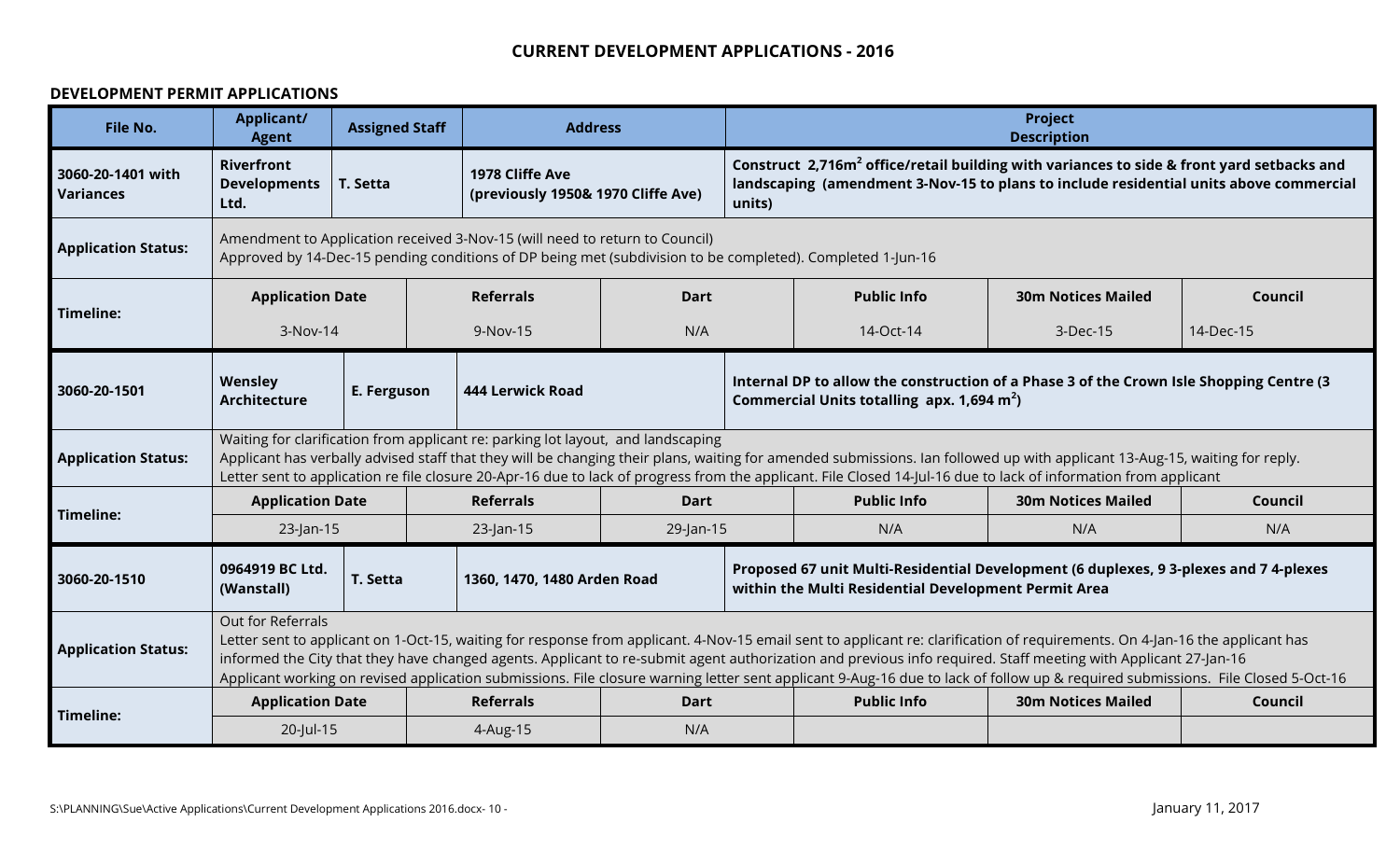| 3060-20-1516               | <b>Sky Niskasari</b>                                      | D. Leitch | 1090 5 <sup>th</sup> Street                                                                          |             | Internal DP to allow a secondary residence<br>Out for referrals. 9-Nov-15 email sent to applicant re: further info required. Info received from applicant. Draft report prepared, waiting for further info from applicant to release |                                                 |                                                                                                                                                                                                                                                                                                                                              |           |  |  |  |  |
|----------------------------|-----------------------------------------------------------|-----------|------------------------------------------------------------------------------------------------------|-------------|--------------------------------------------------------------------------------------------------------------------------------------------------------------------------------------------------------------------------------------|-------------------------------------------------|----------------------------------------------------------------------------------------------------------------------------------------------------------------------------------------------------------------------------------------------------------------------------------------------------------------------------------------------|-----------|--|--|--|--|
| <b>Application Status:</b> | DP. Application approved by DDS 12-Jan-16                 |           |                                                                                                      |             |                                                                                                                                                                                                                                      |                                                 |                                                                                                                                                                                                                                                                                                                                              |           |  |  |  |  |
| Timeline:                  | <b>Application Date</b>                                   |           | <b>Referrals</b>                                                                                     | Dart        |                                                                                                                                                                                                                                      | <b>Public Info</b>                              | <b>30m Notices Mailed</b>                                                                                                                                                                                                                                                                                                                    | Council   |  |  |  |  |
|                            | 30-Sep-15                                                 |           | 5-Oct-15                                                                                             | N/A         |                                                                                                                                                                                                                                      | N/A                                             | N/A                                                                                                                                                                                                                                                                                                                                          | N/A       |  |  |  |  |
| 3060-20-1517               | <b>McElhanney</b><br><b>Consulting</b><br><b>Services</b> | D. Leitch | <b>850 Beckensell Ave</b>                                                                            |             | (Central Builders)                                                                                                                                                                                                                   |                                                 | Installation of temporary storage structures for existing building supply storage yard                                                                                                                                                                                                                                                       |           |  |  |  |  |
| <b>Application Status:</b> | Approved 18-Apr-16                                        |           |                                                                                                      |             |                                                                                                                                                                                                                                      |                                                 | Out for referrals. Further info required from applicant (Geotech/Environmental Reports required). Info received 30-Nov-15, Applicant to resolve building code issues<br>Info received from applicant 3-Feb-16, being reviewed by staff, Approved by Council pending conditions/registration of covenant on title prior to issuance of permit |           |  |  |  |  |
| Timeline:                  | <b>Application Date</b>                                   |           | <b>Referrals</b>                                                                                     | <b>Dart</b> |                                                                                                                                                                                                                                      | <b>Public Info</b>                              | <b>30m Notices Mailed</b>                                                                                                                                                                                                                                                                                                                    | Council   |  |  |  |  |
|                            | 14-Oct-15                                                 |           | 3-Nov-15                                                                                             | N/A         | N/A<br>N/A<br>7-Mar-16                                                                                                                                                                                                               |                                                 |                                                                                                                                                                                                                                                                                                                                              |           |  |  |  |  |
|                            |                                                           |           |                                                                                                      |             | Development permit with variances to allow the construction of additional storage space<br>for the existing BC Hydro building and additional parking with variance to allow a reduction                                              |                                                 |                                                                                                                                                                                                                                                                                                                                              |           |  |  |  |  |
| 3060-20-1518               | <b>McElhanney</b><br><b>Consulting</b><br><b>Services</b> | N. Hofer  | <b>330 Lerwick Road</b>                                                                              |             |                                                                                                                                                                                                                                      | to the minimum landscape requirement            |                                                                                                                                                                                                                                                                                                                                              |           |  |  |  |  |
| <b>Application Status:</b> | Approved by Council 15-Feb-16                             |           | Waiting for additional information from applicant. Additional info received from applicant 9-Nov-15. |             |                                                                                                                                                                                                                                      |                                                 |                                                                                                                                                                                                                                                                                                                                              |           |  |  |  |  |
|                            | <b>Application Date</b>                                   |           | <b>Referrals</b>                                                                                     | <b>Dart</b> |                                                                                                                                                                                                                                      | <b>Public Info</b>                              | <b>30m Notices Mailed</b>                                                                                                                                                                                                                                                                                                                    | Council   |  |  |  |  |
| Timeline:                  | 3-Nov-15                                                  |           | 9-Nov-15                                                                                             | N/A         |                                                                                                                                                                                                                                      | N/A                                             | 4-Feb-16                                                                                                                                                                                                                                                                                                                                     | 15-Feb-16 |  |  |  |  |
| 3060-20-1601               | <b>Dove Creek</b><br><b>Studios</b>                       | D. Leitch | 430 Leighton Ave                                                                                     |             |                                                                                                                                                                                                                                      | single family dwelling in the Old Orchard Area. | Development Permit with variances to front and side yard setbacks to accommodate a new                                                                                                                                                                                                                                                       |           |  |  |  |  |
| <b>Application Status:</b> | Approved by Council 15-Feb-16                             |           | Applicant to hold Public Info Meeting prior to proceeding to Council                                 |             |                                                                                                                                                                                                                                      |                                                 |                                                                                                                                                                                                                                                                                                                                              |           |  |  |  |  |
| Timeline:                  | <b>Application Date</b>                                   |           | <b>Referrals</b>                                                                                     | <b>Dart</b> |                                                                                                                                                                                                                                      | <b>Public Info</b>                              | <b>30m Notices Mailed</b>                                                                                                                                                                                                                                                                                                                    | Council   |  |  |  |  |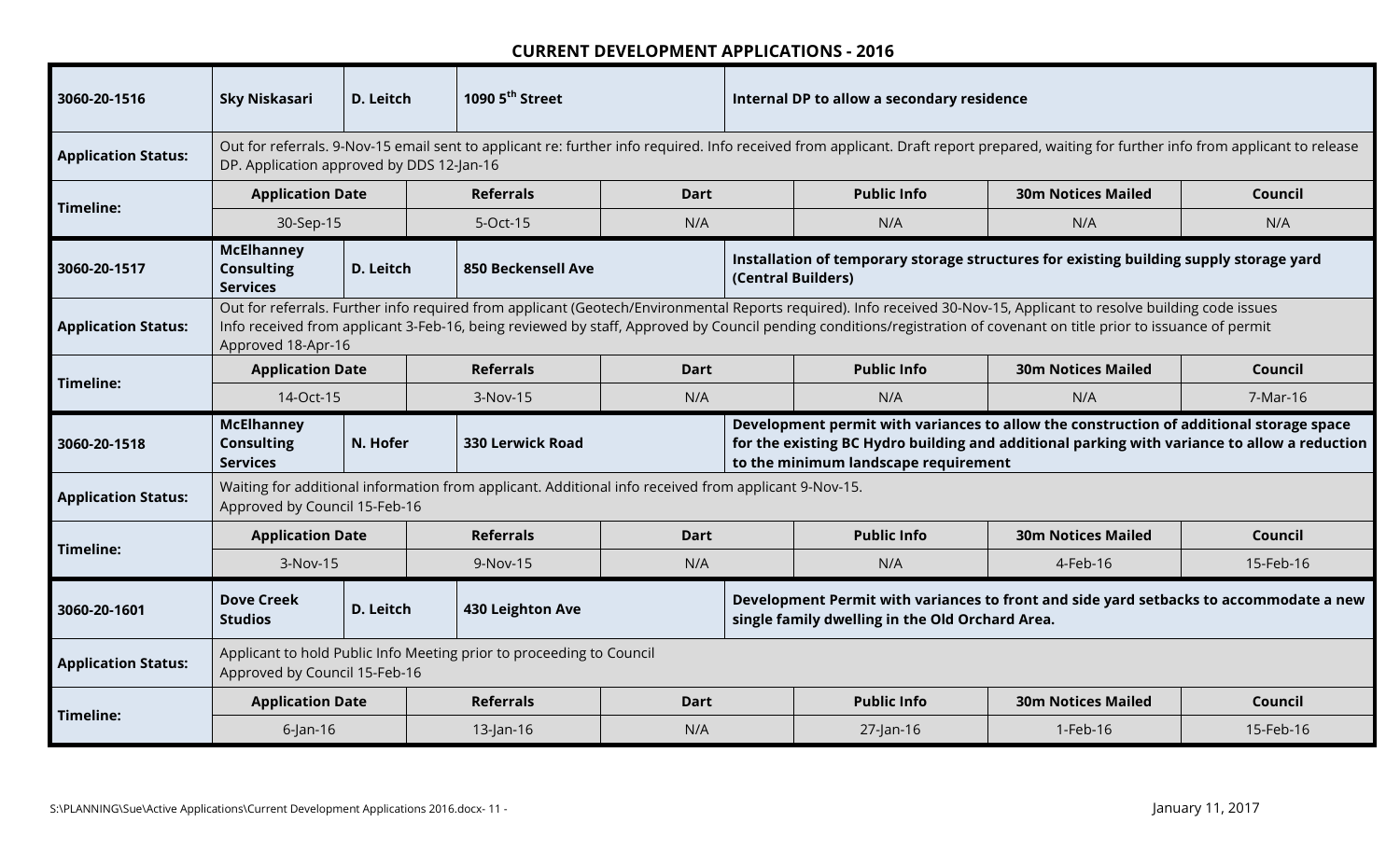| 3060-20-1602               | <b>Steve Ellis</b>                                                                                                                                                                                                                     | D. Leitch | <b>1840 Piercy Avenue</b>  |             | Internal DP to convert a single family dwelling into a duplex                                                                                                    |                                                                     |                           |           |  |  |
|----------------------------|----------------------------------------------------------------------------------------------------------------------------------------------------------------------------------------------------------------------------------------|-----------|----------------------------|-------------|------------------------------------------------------------------------------------------------------------------------------------------------------------------|---------------------------------------------------------------------|---------------------------|-----------|--|--|
| <b>Application Status:</b> | Staff preparing internal Memo to Director of Development Services for Approval<br>Approved by DDS 4-Feb-16<br><b>Public Info</b><br><b>30m Notices Mailed</b><br><b>Application Date</b><br><b>Referrals</b><br><b>Dart</b><br>Council |           |                            |             |                                                                                                                                                                  |                                                                     |                           |           |  |  |
|                            | $6$ -Jan-16<br>N/A<br>N/A<br>N/A<br>N/A<br>N/A                                                                                                                                                                                         |           |                            |             |                                                                                                                                                                  |                                                                     |                           |           |  |  |
| Timeline:                  |                                                                                                                                                                                                                                        |           |                            |             |                                                                                                                                                                  |                                                                     |                           |           |  |  |
| 3060-20-1603               | Renkema<br><b>Investments</b><br>Ltd.                                                                                                                                                                                                  | T. Setta  | 308 5 <sup>th</sup> Street |             |                                                                                                                                                                  | Internal DP for a façade upgrade to an existing commercial building |                           |           |  |  |
| <b>Application Status:</b> | Staff working on report (approval of DP subject to Council approving encroachment agreement and registration on title)<br>Encroachment Agreement approved by Council 14-Mar-16                                                         |           |                            |             |                                                                                                                                                                  |                                                                     |                           |           |  |  |
| Timeline:                  | <b>Application Date</b>                                                                                                                                                                                                                |           | <b>Referrals</b>           | <b>Dart</b> | <b>Public Info</b><br><b>30m Notices Mailed</b><br>Council                                                                                                       |                                                                     |                           |           |  |  |
|                            | 19-Feb-16                                                                                                                                                                                                                              |           | N/A                        | N/A         |                                                                                                                                                                  | N/A                                                                 | N/A                       | 14-Mar-16 |  |  |
| 3060-20-1604               | <b>Abbarch</b><br>Architecture Inc.                                                                                                                                                                                                    | T. Setta  | 1551 Cliffe Ave            |             |                                                                                                                                                                  | Internal DP for a façade upgrade to an existing commercial building |                           |           |  |  |
| <b>Application Status:</b> | Staff working on report<br>Approved 30-Mar-16                                                                                                                                                                                          |           |                            |             |                                                                                                                                                                  |                                                                     |                           |           |  |  |
| Timeline:                  | <b>Application Date</b>                                                                                                                                                                                                                |           | <b>Referrals</b>           | <b>Dart</b> |                                                                                                                                                                  | <b>Public Info</b>                                                  | <b>30m Notices Mailed</b> | Council   |  |  |
|                            | 23-Feb-16                                                                                                                                                                                                                              |           | N/A                        | N/A         |                                                                                                                                                                  | N/A                                                                 | N/A                       | N/A       |  |  |
| 3060-20-1605               | <b>Four Paws</b><br><b>Investments</b>                                                                                                                                                                                                 | D. Leitch | 356 3 <sup>rd</sup> Street |             | Internal DP for a four unit multi residential development in the Old Orchard Local Area (see<br>Official Community Plan Amendment1601 & Rezoning Amendment 1602) |                                                                     |                           |           |  |  |
| <b>Application Status:</b> | Staff working on report.<br>Approve 12-May-16                                                                                                                                                                                          |           |                            |             | Applicant to submit further application information prior to referrals and subject to Subdivision approval and OCP & Zoning Approval (info received 19-Apr-16)   |                                                                     |                           |           |  |  |
| Timeline:                  | <b>Application Date</b>                                                                                                                                                                                                                |           | <b>Referrals</b>           | <b>Dart</b> |                                                                                                                                                                  | <b>Public Info</b>                                                  | <b>30m Notices Mailed</b> | Council   |  |  |
|                            | 24-Feb-16                                                                                                                                                                                                                              |           | 20-Apr-16                  | N/A         |                                                                                                                                                                  | N/A                                                                 | N/A                       | N/A       |  |  |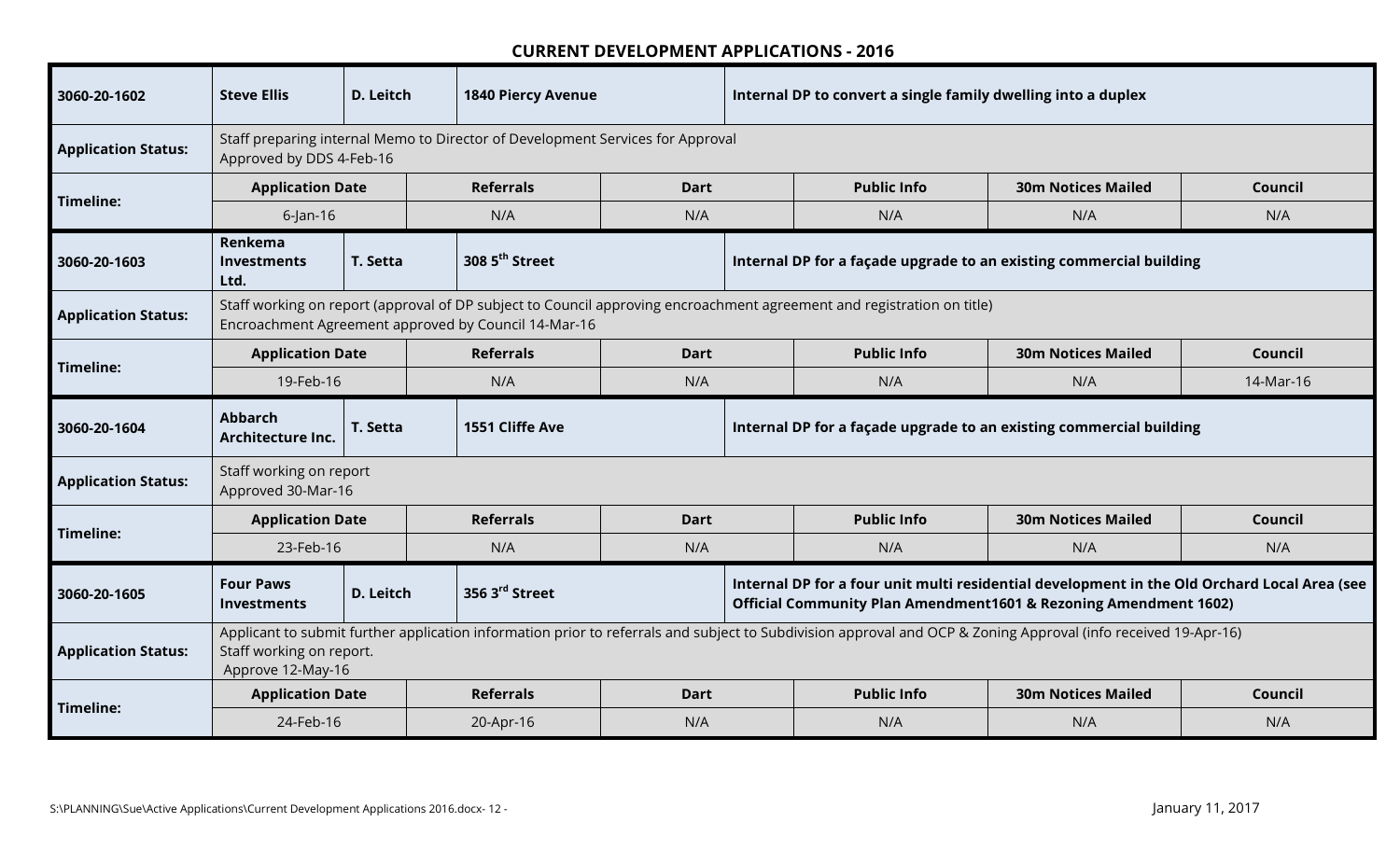| 3060-20-1606               | <b>Highstreet</b><br><b>Ventures Ltd.</b> | T. Setta  | <b>1944 Riverside Lane</b> | 71 Unit Multi Residential Development within the Multi Residential Development Permit<br>Area<br>Applicant to submit further application information prior to referrals and subject to Subdivision approval |                  |                                                                                                                                                                                  |                           |         |
|----------------------------|-------------------------------------------|-----------|----------------------------|-------------------------------------------------------------------------------------------------------------------------------------------------------------------------------------------------------------|------------------|----------------------------------------------------------------------------------------------------------------------------------------------------------------------------------|---------------------------|---------|
| <b>Application Status:</b> | Approved 5-Aug-16                         |           |                            |                                                                                                                                                                                                             |                  | Summary review letter sent to applicant 3-May-16, Staff reviewing revised plans submitted by applicant on 31-May-16. Staff reviewing additional revised plans received 12-Jul-16 |                           |         |
| <b>Timeline:</b>           | <b>Application Date</b>                   |           | <b>Referrals</b>           | <b>Dart</b>                                                                                                                                                                                                 |                  | <b>Public Info</b>                                                                                                                                                               | <b>30m Notices Mailed</b> | Council |
|                            | 14-Mar-16                                 |           | 17-Mar-16<br>17-Mar-16     |                                                                                                                                                                                                             |                  | N/A                                                                                                                                                                              | N/A                       | N/A     |
| EDP3060-20-1606            | <b>Lance Petty</b>                        | N. Hofer  | 2594 Copperfield Rd        |                                                                                                                                                                                                             | family dwelling) | Environmental Development Permit (required for proposed construction of a new single                                                                                             |                           |         |
| <b>Application Status:</b> | Approved 7-Apr-16                         |           |                            |                                                                                                                                                                                                             |                  |                                                                                                                                                                                  |                           |         |
|                            | <b>Application Date</b>                   |           | <b>Referrals</b>           | <b>Dart</b>                                                                                                                                                                                                 |                  | <b>Public Info</b>                                                                                                                                                               | <b>30m Notices Mailed</b> | Council |
| Timeline:                  | 15-Mar-16                                 |           | 16-Mar-16                  | N/A                                                                                                                                                                                                         |                  | N/A                                                                                                                                                                              | N/A                       | N/A     |
|                            |                                           |           | 450 Leighton Ave           |                                                                                                                                                                                                             |                  |                                                                                                                                                                                  |                           |         |
| 3060-20-1608               | <b>Claire Gusman</b>                      | D. Leitch |                            |                                                                                                                                                                                                             |                  | Internal DP for façade upgrade in Old Orchard Development Permit Area and change of<br>windows and lifting of house to put on crawl space                                        |                           |         |
| <b>Application Status:</b> | Approved 18-Apr-16                        |           |                            |                                                                                                                                                                                                             |                  |                                                                                                                                                                                  |                           |         |
|                            | <b>Application Date</b>                   |           | <b>Referrals</b>           | <b>Dart</b>                                                                                                                                                                                                 |                  | <b>Public Info</b>                                                                                                                                                               | <b>30m Notices Mailed</b> | Council |
| Timeline:                  | 24-Mar-16                                 |           | 31-Mar-16                  | N/A                                                                                                                                                                                                         |                  | N/A                                                                                                                                                                              | N/A                       | N/A     |
| 3060-20-1609               | Susanne &<br><b>Marny Tsai</b>            | D. Leitch | 338 5 <sup>th</sup> Street |                                                                                                                                                                                                             |                  | Internal DP for façade upgrade to an existing commercial building within the Industrial<br><b>Development Permit Area</b>                                                        |                           |         |
| <b>Application Status:</b> | Approved 2-Jun-16                         |           |                            |                                                                                                                                                                                                             |                  | Staff met with applicant 6-May-16, applicant will be revising plans to meet building code and re-submitting. Revised plans received 12-May-16, staff reviewing new submissions.  |                           |         |
| Timeline:                  | <b>Application Date</b>                   |           | <b>Referrals</b>           | <b>Dart</b>                                                                                                                                                                                                 |                  | <b>Public Info</b>                                                                                                                                                               | <b>30m Notices Mailed</b> | Council |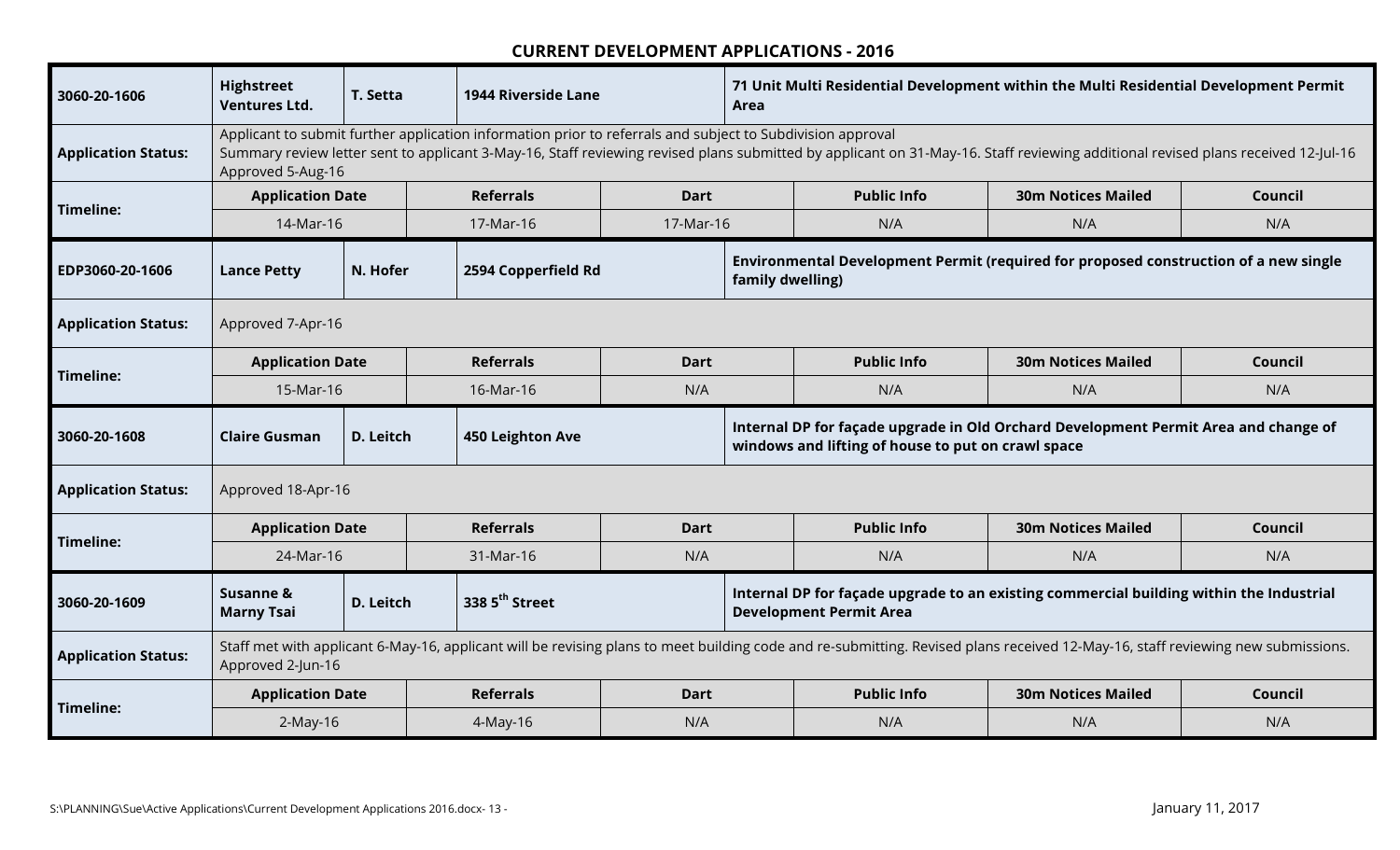| 3060-20-1610                          | Lacasse<br><b>Construction</b>                          | D. Leitch   | 2251 Cousins Road                                            |                    |             | Development permit to accommodate a facade upgrade to an existing industrial building                                                                                                                                                                                                                                                                    |                           |         |
|---------------------------------------|---------------------------------------------------------|-------------|--------------------------------------------------------------|--------------------|-------------|----------------------------------------------------------------------------------------------------------------------------------------------------------------------------------------------------------------------------------------------------------------------------------------------------------------------------------------------------------|---------------------------|---------|
| <b>Application Status:</b>            | from applicant prior to sending out for referral again) |             |                                                              |                    |             | Waiting for applicant to hold public information meeting prior to proceeding to Council. (Applicant has informed staff the will hold public info meeting in September)<br>Applicant has re-applied and amended application submissions (no longer requires a variance as it will be a façade upgrade only not an addition). Waiting for Landscape Detail |                           |         |
|                                       | <b>Application Date</b>                                 |             | <b>Referrals</b>                                             | Dart               |             | <b>Public Info</b>                                                                                                                                                                                                                                                                                                                                       | <b>30m Notices Mailed</b> | Council |
| Timeline:                             | 12-May-16<br>New Submissions received<br>13-Dec-16      |             | 13-May-16                                                    | N/A                |             | N/A                                                                                                                                                                                                                                                                                                                                                      | N/A                       | N/A     |
| 3060-20-1611                          | <b>Robbins &amp;</b><br>Company                         | D. Leitch   | 520 4 <sup>th</sup> Street                                   |                    |             | Internal DP to allow a façade upgrade and addition to an existing commercial building<br>within the Downtown Development Permit Area                                                                                                                                                                                                                     |                           |         |
| <b>Application Status:</b>            | Staff preparing report<br>Approved 24-Jun-16            |             |                                                              |                    |             |                                                                                                                                                                                                                                                                                                                                                          |                           |         |
| Timeline:                             | <b>Application Date</b>                                 |             | <b>Referrals</b>                                             | <b>Dart</b>        |             | <b>Public Info</b>                                                                                                                                                                                                                                                                                                                                       | <b>30m Notices Mailed</b> | Council |
|                                       | 19-May-16                                               |             | 20-May-16                                                    | N/A                |             | N/A                                                                                                                                                                                                                                                                                                                                                      | N/A                       | N/A     |
| 3060-20-1612<br><b>With Variances</b> | <b>McElhanney</b><br><b>Consulting</b>                  | E. Ferguson | 1375 Piercy Ave                                              |                    | development | Development Permit with Variances to side yard setback (fronting a street), useable open<br>scape, landscaping and fence height to accommodate a 16 unit multi residential                                                                                                                                                                               |                           |         |
| <b>Application Status:</b>            |                                                         |             |                                                              |                    |             | See OCP1602 and Rezoning 1603 above. Must obtain land use designation amendment and rezoning amendment prior to proceeding with development permit with variances                                                                                                                                                                                        |                           |         |
| Timeline:                             | <b>Application Date</b>                                 |             | <b>Referrals</b>                                             | Dart               |             | <b>Public Info</b>                                                                                                                                                                                                                                                                                                                                       | <b>30m Notices Mailed</b> | Council |
|                                       | $6$ -Jul-16                                             |             | 12-Jul-16                                                    | 18-Feb-16 (Prelim) |             | Held at OCP & RZ Stage                                                                                                                                                                                                                                                                                                                                   |                           |         |
| 3060-20-1613                          | RealStream<br>Income<br><b>Properties</b>               | E. Ferguson | 519 5 <sup>th</sup> Street                                   |                    |             | Internal DP to allow a façade upgrade to an existing commercial building within the<br><b>Downtown Development Permit Area</b>                                                                                                                                                                                                                           |                           |         |
| <b>Application Status:</b>            | Application Approved 3-Aug-16                           |             | Waiting for applicant to provide Landscape Detail (Provided) |                    |             |                                                                                                                                                                                                                                                                                                                                                          |                           |         |
| Timeline:                             | <b>Application Date</b>                                 |             | <b>Referrals</b>                                             | <b>Dart</b>        |             | <b>Public Info</b>                                                                                                                                                                                                                                                                                                                                       | <b>30m Notices Mailed</b> | Council |
|                                       | $6$ -Jul-16                                             |             | $11$ -Jul-16                                                 | N/A                |             | N/A                                                                                                                                                                                                                                                                                                                                                      | N/A                       | N/A     |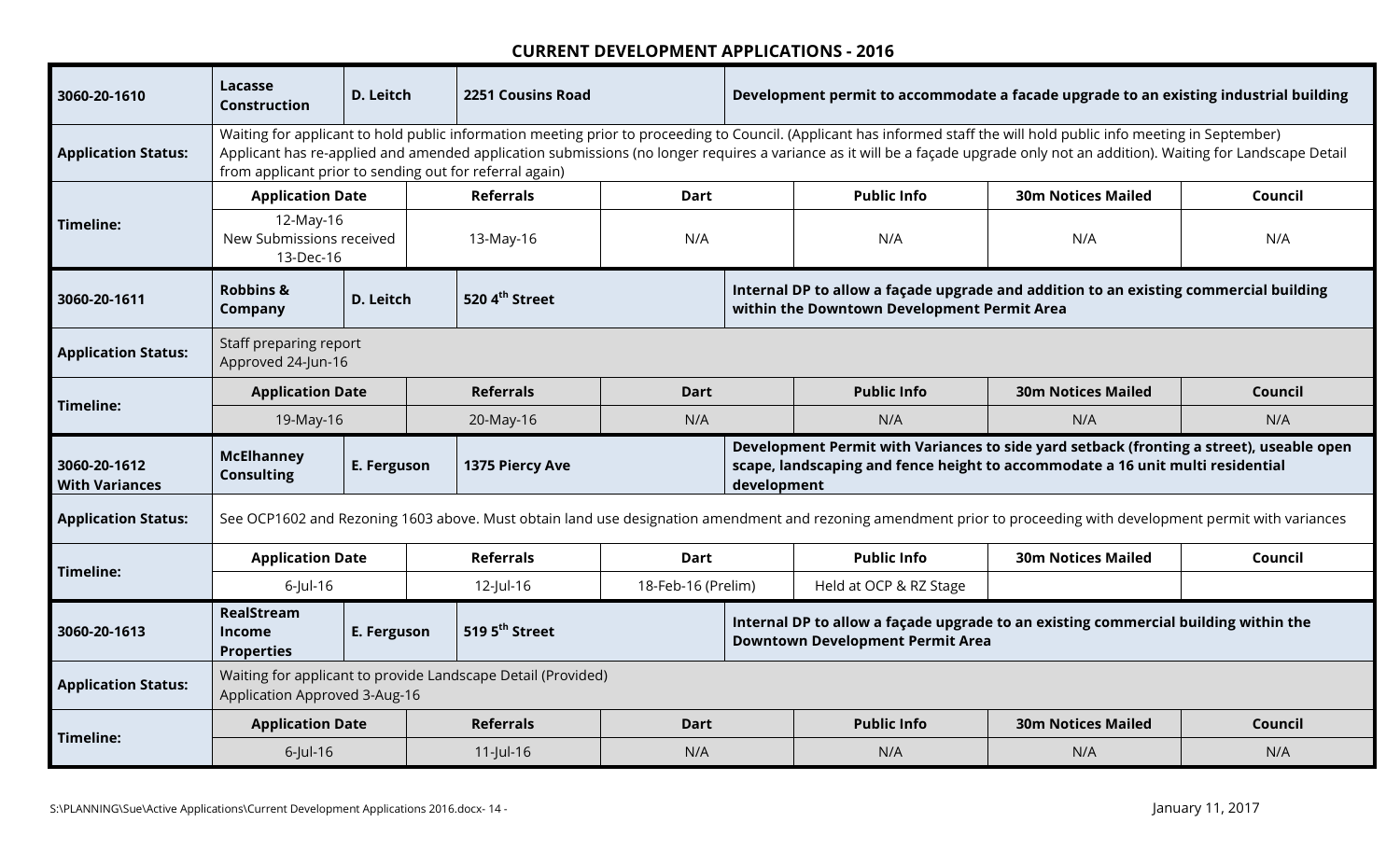| 3060-20-1614<br>(with Variances) | <b>McElhanney</b><br><b>Consulting</b>  | E. Ferguson                                         |  | 3420 Rhys Road                                                                                   |                  |                                                                                                                                                                                                                                                                                                                                                                      | Development permit with variances to allow Phase 2 of the Buckstone Development (43<br>Lot Single Family Residential Subdivision) (variances requested to relax the required<br>frontage of proposed lots 4 & 5) |                           |                                      |
|----------------------------------|-----------------------------------------|-----------------------------------------------------|--|--------------------------------------------------------------------------------------------------|------------------|----------------------------------------------------------------------------------------------------------------------------------------------------------------------------------------------------------------------------------------------------------------------------------------------------------------------------------------------------------------------|------------------------------------------------------------------------------------------------------------------------------------------------------------------------------------------------------------------|---------------------------|--------------------------------------|
| <b>Application Status:</b>       |                                         |                                                     |  |                                                                                                  |                  | Staff reviewing application. Application review letter sent to applicant 2-Sep-16, waiting for further submissions required from applicant. (Received 18-Oct-16, staff reviewing).<br>Staff have informed applicant that they will require a Variance for this application, applicant is preparing required submissions for Variance (received). Approved by Council |                                                                                                                                                                                                                  |                           |                                      |
|                                  | <b>Application Date</b>                 |                                                     |  | <b>Referrals</b>                                                                                 | <b>Dart</b>      |                                                                                                                                                                                                                                                                                                                                                                      | <b>Public Info</b>                                                                                                                                                                                               | <b>30m Notices Mailed</b> | Council                              |
| Timeline:                        | 22-Jul-16                               | 27-Jul-16<br>Resent with Variance info<br>31-Oct-16 |  |                                                                                                  | 11-Aug-16<br>N/A |                                                                                                                                                                                                                                                                                                                                                                      | 21-Nov-16                                                                                                                                                                                                        | 5-Dec-16                  |                                      |
| 3060-20-1615                     | Joe Formosa                             | D. Leitch                                           |  | 477 5 <sup>th</sup> Street                                                                       |                  |                                                                                                                                                                                                                                                                                                                                                                      | Internal DP to allow a second story addition to an existing commercial property in the<br><b>Downtown Development Permit Area</b>                                                                                |                           |                                      |
| <b>Application Status:</b>       |                                         |                                                     |  | addressed by applicant. Staff working on report. Approved 3-Oct-16                               |                  |                                                                                                                                                                                                                                                                                                                                                                      | Waiting for further required application materials from applicant. (Received from Applicant). Staff reviewing application, Building Dept & Fire Dept. referral comments to be                                    |                           |                                      |
| Timeline:                        | <b>Application Date</b>                 |                                                     |  | <b>Referrals</b>                                                                                 | <b>Dart</b>      |                                                                                                                                                                                                                                                                                                                                                                      | <b>Public Info</b>                                                                                                                                                                                               | <b>30m Notices Mailed</b> | Council                              |
|                                  | 27-Jul-16                               |                                                     |  | 5-Aug-16                                                                                         | N/A              |                                                                                                                                                                                                                                                                                                                                                                      | N/A                                                                                                                                                                                                              | N/A                       | N/A                                  |
| 3060-20-1616 (Enviro)            | <b>McElhanney</b><br><b>Consulting</b>  | N. Gothard                                          |  | 2368, 2498, 2650 Arden Road                                                                      |                  |                                                                                                                                                                                                                                                                                                                                                                      | Environmental Development Permit for Phase 1 (14 Single Family Residential Lots)                                                                                                                                 |                           |                                      |
| <b>Application Status:</b>       | Approved 3-Oct-16                       |                                                     |  |                                                                                                  |                  |                                                                                                                                                                                                                                                                                                                                                                      |                                                                                                                                                                                                                  |                           |                                      |
| Timeline:                        | <b>Application Date</b>                 |                                                     |  | <b>Referrals</b>                                                                                 | <b>Dart</b>      |                                                                                                                                                                                                                                                                                                                                                                      | <b>Public Info</b>                                                                                                                                                                                               | <b>30m Notices Mailed</b> | Council                              |
|                                  | 23-Aug-16                               |                                                     |  | N/A                                                                                              | N/A              |                                                                                                                                                                                                                                                                                                                                                                      | N/A                                                                                                                                                                                                              | N/A                       | N/A                                  |
| 3060-20-1617                     | Canadian<br>Community<br><b>Housing</b> | D. Leitch                                           |  | 430 5 <sup>th</sup> Street                                                                       |                  |                                                                                                                                                                                                                                                                                                                                                                      | Internal Development Permit for a façade upgrade to an existing commercial building<br>(located within the Downtown Development Permit Area)                                                                     |                           |                                      |
| <b>Application Status:</b>       | Approved 29-Nov-16                      |                                                     |  | Encroachment Agreement Report to Council being prepared by staff, proceeding to Council 7-Nov-16 |                  |                                                                                                                                                                                                                                                                                                                                                                      |                                                                                                                                                                                                                  |                           |                                      |
|                                  | <b>Application Date</b>                 |                                                     |  | <b>Referrals</b>                                                                                 | <b>Dart</b>      |                                                                                                                                                                                                                                                                                                                                                                      | <b>Public Info</b>                                                                                                                                                                                               | <b>30m Notices Mailed</b> | Council                              |
| Timeline:                        | 19-Sep-16                               |                                                     |  | 21-Sep-16                                                                                        | N/A              |                                                                                                                                                                                                                                                                                                                                                                      | N/A                                                                                                                                                                                                              | N/A                       | 7-Nov-16 (Encroachment<br>Agreement) |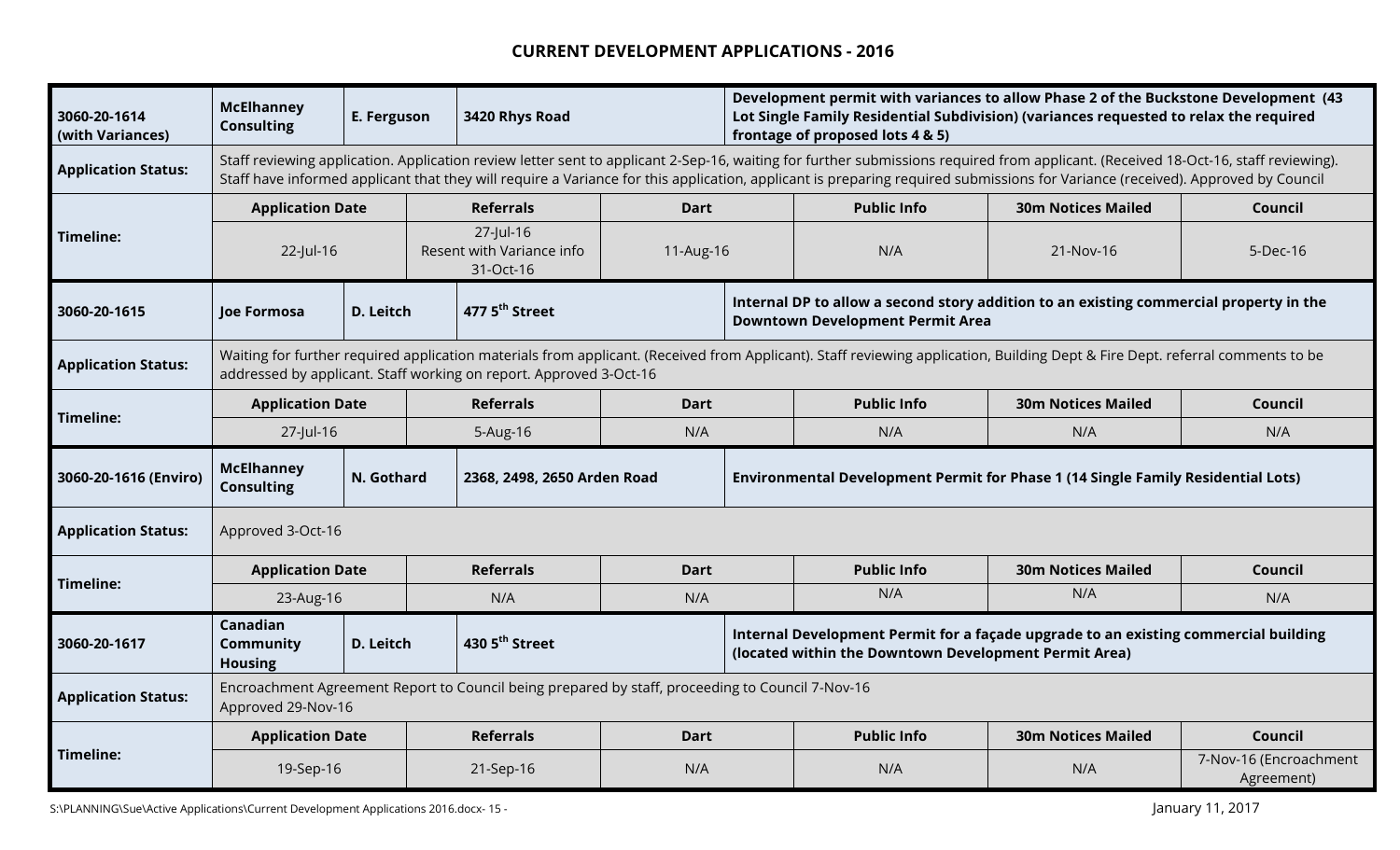| 3060-20-1618               | <b>Silverado Land</b><br>Corp.        | N. Gothard | 2286 Sussex Dr                                              | 2113, 2125, 2137, 2149, 2161 Sussex<br>PI & 2226, 2238, 2250, 2262, 2274,  |            | Environmental Development Permit for existing registered lots adjacent to Pond 20      |                           |         |
|----------------------------|---------------------------------------|------------|-------------------------------------------------------------|----------------------------------------------------------------------------|------------|----------------------------------------------------------------------------------------|---------------------------|---------|
| <b>Application Status:</b> |                                       |            |                                                             |                                                                            |            |                                                                                        |                           |         |
| Timeline:                  | <b>Application Date</b>               |            | <b>Referrals</b>                                            | <b>Dart</b>                                                                |            | <b>Public Info</b>                                                                     | <b>30m Notices Mailed</b> | Council |
|                            | 5-Oct-16                              |            | N/A                                                         | N/A                                                                        |            | N/A                                                                                    | N/A                       | N/A     |
| 3060-20-1619               | Silverado Land<br>Corp.               | N. Gothard |                                                             | 1290 Crown Isle Dr & 113, 115, 117,<br>119, 121, 123, 125-1290 Crown Is Dr |            | <b>Environmental Development Permit for Hampton Gate Development</b>                   |                           |         |
| <b>Application Status:</b> | Approved 9-Nov-16                     |            |                                                             |                                                                            |            |                                                                                        |                           |         |
|                            | <b>Application Date</b>               |            | <b>Referrals</b>                                            | <b>Dart</b>                                                                |            | <b>Public Info</b>                                                                     | <b>30m Notices Mailed</b> | Council |
| <b>Timeline:</b>           | 21-Oct-16                             |            | N/A                                                         | N/A                                                                        |            | N/A                                                                                    | N/A                       | N/A     |
|                            |                                       |            |                                                             |                                                                            |            |                                                                                        |                           |         |
| 3060-20-1620               | <b>McQueen</b><br><b>Construction</b> | D. Leitch  | <b>2872 Swanson Street</b>                                  |                                                                            |            | Internal DP to allow the development of a duplex                                       |                           |         |
| <b>Application Status:</b> | Approved                              |            | Staff working on Report to Director of Development Services |                                                                            |            |                                                                                        |                           |         |
|                            | <b>Application Date</b>               |            | <b>Referrals</b>                                            | <b>Dart</b>                                                                |            | <b>Public Info</b>                                                                     | <b>30m Notices Mailed</b> | Council |
| <b>Timeline:</b>           | 1-Nov-16                              |            | $2-Nov-16$                                                  | N/A                                                                        |            | N/A                                                                                    | N/A                       | N/A     |
| 3060-20-1621               | Courtenay<br><b>Lodge Ltd</b>         | D. Leitch  | 1590 Cliffe Ave                                             |                                                                            | apartments | Internal DP - Phase 2 of proposed existing hotel property becoming seniors residential |                           |         |
| <b>Application Status:</b> |                                       |            |                                                             | Further information req'd from applicant (Stormwater Mgmnt Plan & Legal)   |            |                                                                                        |                           |         |
| Timeline:                  | <b>Application Date</b>               |            | <b>Referrals</b>                                            | <b>Dart</b>                                                                |            | <b>Public Info</b>                                                                     | <b>30m Notices Mailed</b> | Council |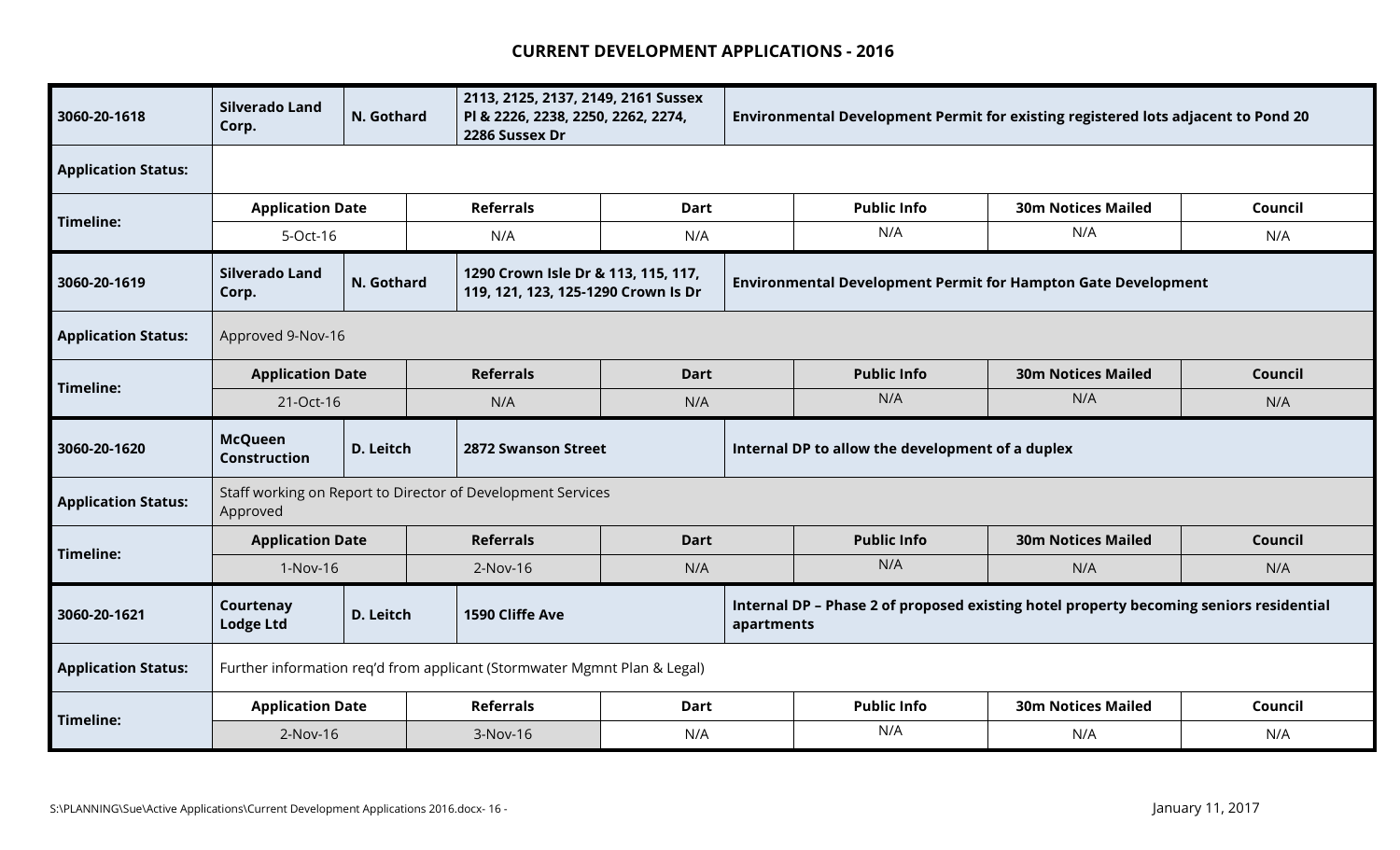| 3060-20-1622               | <b>Pacific Marine</b><br><b>Construction</b><br>Ltd.      | D. Leitch                | 168 5 <sup>th</sup> Street   |             | Internal DP to allow a façade upgrade to an existing commercial building                                                                                                      |                           |         |
|----------------------------|-----------------------------------------------------------|--------------------------|------------------------------|-------------|-------------------------------------------------------------------------------------------------------------------------------------------------------------------------------|---------------------------|---------|
| <b>Application Status:</b> |                                                           |                          |                              |             |                                                                                                                                                                               |                           |         |
| <b>Timeline:</b>           | <b>Application Date</b>                                   |                          | <b>Referrals</b>             | <b>Dart</b> | <b>Public Info</b>                                                                                                                                                            | <b>30m Notices Mailed</b> | Council |
|                            | 17-Nov-16                                                 |                          | 22-Nov-16                    | N/A         | N/A                                                                                                                                                                           | N/A                       | N/A     |
| 3060-20-1623               | <b>Four Paws</b><br><b>Construction</b>                   | D. Leitch                | 767 & 775 8th St             |             | Internal DP to allow a four plex on each property                                                                                                                             |                           |         |
| <b>Application Status:</b> | <b>Application Received</b>                               |                          |                              |             |                                                                                                                                                                               |                           |         |
| <b>Timeline:</b>           | <b>Application Date</b>                                   |                          | <b>Referrals</b>             | <b>Dart</b> | <b>Public Info</b>                                                                                                                                                            | <b>30m Notices Mailed</b> | Council |
|                            | 2-Dec-16                                                  |                          | 14-Dec-16                    | N/A         | N/A                                                                                                                                                                           | N/A                       | N/A     |
|                            |                                                           |                          |                              |             |                                                                                                                                                                               |                           |         |
| 3060-20-1624               | <b>Rosemary Nash</b>                                      | E. Ferguson              | <b>560 Pidcock Ave</b>       |             | Development permit to allow the construction of a secondary residence                                                                                                         |                           |         |
| <b>Application Status:</b> | Pending Approval of Rezoning (3060-20-1605)               |                          |                              |             |                                                                                                                                                                               |                           |         |
|                            | <b>Application Date</b>                                   |                          | <b>Referrals</b>             | <b>Dart</b> | <b>Public Info</b>                                                                                                                                                            | <b>30m Notices Mailed</b> | Council |
| Timeline:                  | 13-Dec-16                                                 |                          | 29-Dec-16                    | N/A         | N/A                                                                                                                                                                           | N/A                       | N/A     |
| 3060-20-1625               | <b>McElhanney</b><br><b>Consulting</b><br><b>Services</b> | T. Setta &<br>N. Gothard | 2077 20 <sup>th</sup> Street |             | Development Permit with Variances -Phase 3 of Piercy Creek Estates, bareland strata<br>development consisting of 40 residential units (duplex/triplex and fourplex buildings) |                           |         |
| <b>Application Status:</b> |                                                           |                          |                              |             |                                                                                                                                                                               |                           |         |
| <b>Timeline:</b>           | <b>Application Date</b>                                   |                          | <b>Referrals</b>             | <b>Dart</b> | <b>Public Info</b>                                                                                                                                                            | <b>30m Notices Mailed</b> | Council |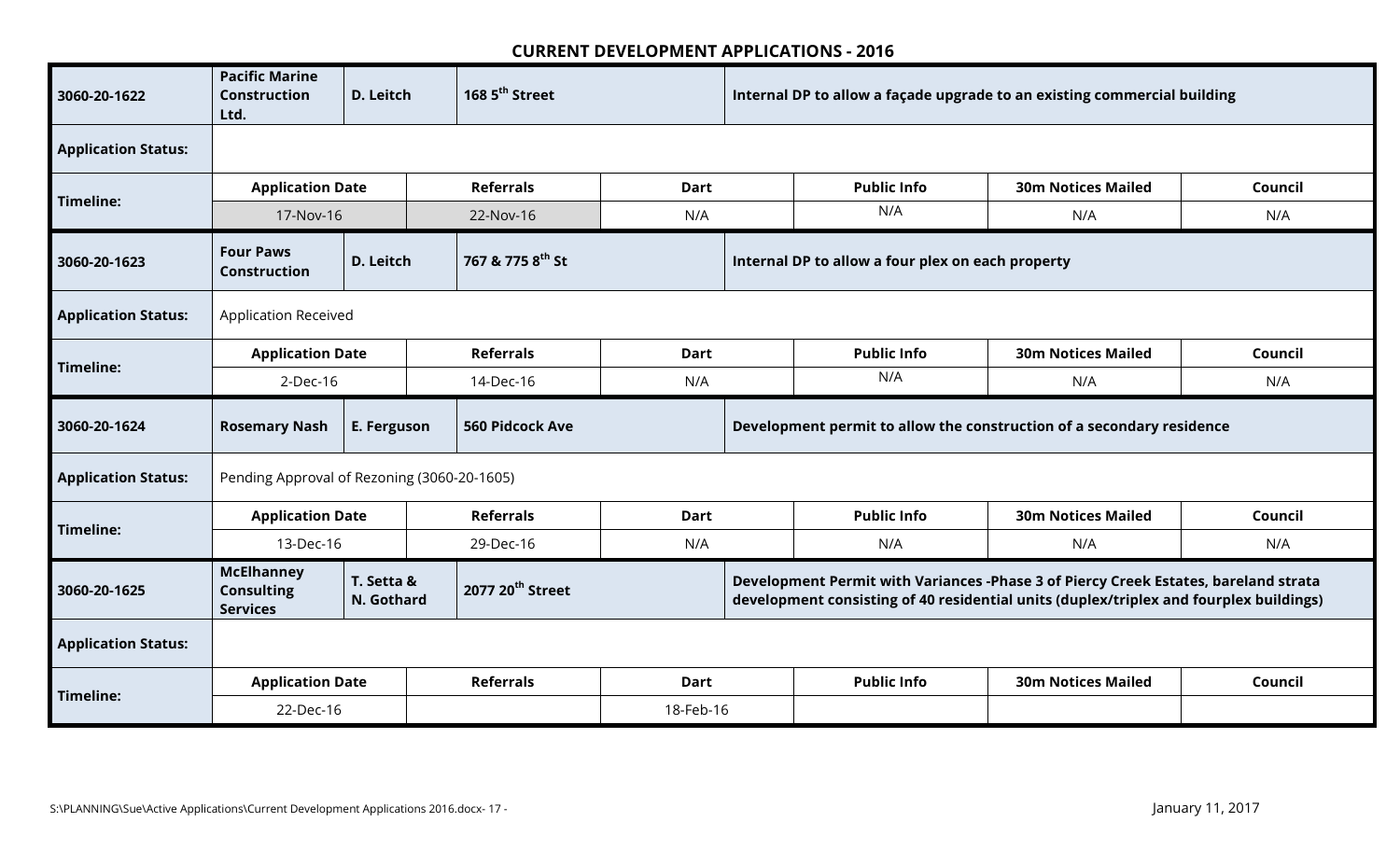#### **DEVELOPMENT VARIANCE PERMIT APPLICATIONS**

| File #                     | <b>Applicant/</b><br><b>Agent</b>              | <b>Assigned</b><br><b>Staff</b> | <b>Address</b>                                                          |                                                                                                                                                                                                                                                                                                                                                                                                                                                                         | <b>Project Description</b> |                           |           |
|----------------------------|------------------------------------------------|---------------------------------|-------------------------------------------------------------------------|-------------------------------------------------------------------------------------------------------------------------------------------------------------------------------------------------------------------------------------------------------------------------------------------------------------------------------------------------------------------------------------------------------------------------------------------------------------------------|----------------------------|---------------------------|-----------|
| 3090-20-1408               | <b>Brent &amp;</b><br>Helena<br><b>Curtain</b> | E. Ferguson/<br>D. Leitch       | 519 $12^{th}$ St<br>(was 531 $12^{th}$ St prior<br>to subdivision)      | Vary side yard setback to accommodate the construction of a single family dwelling                                                                                                                                                                                                                                                                                                                                                                                      |                            |                           |           |
| <b>Application Status:</b> |                                                |                                 |                                                                         | Waiting for Subdivision of property to be completed prior to proceeding to Council<br>Subdivision complete, waiting for revised plans from applicant prior to proceeding to Council<br>Application on hold as per applicant's request, New app submissions received from 26-Feb-16 (more info still required)<br>Staff meeting with applicant 15-Jun-16 to review and discuss revised plans. Application proceeding to Council 18-Jul-16. Approved by Council 18-Jul-16 |                            |                           |           |
|                            | <b>Application Date</b>                        |                                 | <b>Referrals</b>                                                        | <b>Dart</b>                                                                                                                                                                                                                                                                                                                                                                                                                                                             | <b>Public Info</b>         | <b>30m Notices Mailed</b> | Council   |
| <b>Timeline:</b>           | 14-Apr-14                                      |                                 | 24-Apr-14 with RZ1407<br>30-Mar-15                                      | N/A Application made prior<br>to DART                                                                                                                                                                                                                                                                                                                                                                                                                                   | N/A                        | Hand Delivered 11-Jul-16  | 18-Jul-16 |
| 3090-20-1502               | <b>Wensely</b><br><b>Architecture</b>          | D. Leitch                       | 444 Lerwick Rd                                                          | Variance to increase the number of freestanding signs permitted on a commercial property from two to three                                                                                                                                                                                                                                                                                                                                                              |                            |                           |           |
| <b>Application Status:</b> |                                                |                                 | Applicant to provide engineered drawings prior to proceeding to Council | Applicant has advised they are revising drawings, waiting for revised drawings. Ian followed up with applicant 13-Aug-15, waiting for reply.<br>Letter sent to application re file closure 20-Apr-16 due to lack of progress from the applicant. File Closed 14-Jul-16 due to lack of information from applicant                                                                                                                                                        |                            |                           |           |
|                            | <b>Application Date</b>                        |                                 | <b>Referrals</b>                                                        | <b>Dart</b>                                                                                                                                                                                                                                                                                                                                                                                                                                                             | <b>Public Info</b>         | <b>30m Notices Mailed</b> | Council   |
| <b>Timeline:</b>           | $23$ -Jan-15                                   |                                 | 23-Jan-15                                                               | N/A                                                                                                                                                                                                                                                                                                                                                                                                                                                                     | N/A                        |                           |           |
| 3090-20-1505               | Grant<br><b>Illuminated</b><br><b>Signs</b>    | D. Leitch                       | <b>Fitzgerald Ave</b>                                                   | Applicant requesting variance to allow illumination for a free standing sign located on the Salvation Army<br>property.                                                                                                                                                                                                                                                                                                                                                 |                            |                           |           |
| <b>Application Status:</b> | Approved by Council 4-Apr-16                   |                                 | Applicant to hold Public Info meeting prior to proceeding to Council    | Waiting for information from applicant. Public Info meeting minutes received from Applicant 21-Jan-16, waiting for further response from applicant re email sent 10-Feb-16                                                                                                                                                                                                                                                                                              |                            |                           |           |
|                            | <b>Application Date</b>                        |                                 | <b>Referrals</b>                                                        | <b>Dart</b>                                                                                                                                                                                                                                                                                                                                                                                                                                                             | <b>Public Info</b>         | <b>30m Notices Mailed</b> | Council   |
| <b>Timeline:</b>           | 15-May-15                                      |                                 | 19-May-15                                                               | N/A                                                                                                                                                                                                                                                                                                                                                                                                                                                                     | 4-Dec-15                   | 23-Mar-16                 | 4-Apr-16  |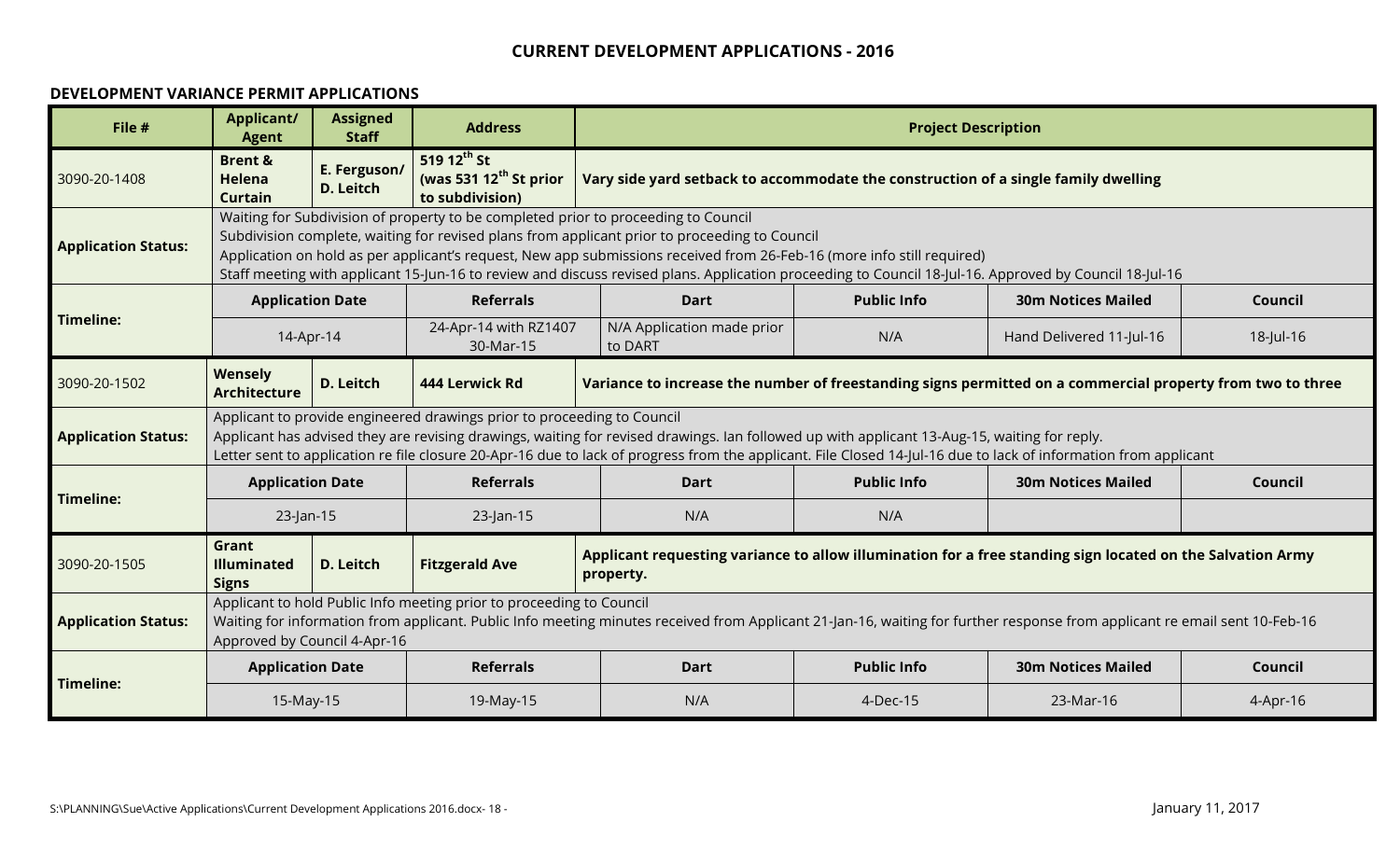| 3090-20-1601               | <b>McElhanney</b><br><b>Consulting</b>                              | R. Feucht        | <b>Swanson St</b>                                                    | Variance to increase the maximum cul de sac road length from 152.4m to 173m                                                                                    |                    |                           |           |
|----------------------------|---------------------------------------------------------------------|------------------|----------------------------------------------------------------------|----------------------------------------------------------------------------------------------------------------------------------------------------------------|--------------------|---------------------------|-----------|
| <b>Application Status:</b> | Staff preparing Report to Council.<br>Approved by Council 15-Feb-16 |                  |                                                                      |                                                                                                                                                                |                    |                           |           |
|                            | <b>Application Date</b>                                             |                  | <b>Referrals</b>                                                     | <b>Dart</b>                                                                                                                                                    | <b>Public Info</b> | <b>30m Notices Mailed</b> | Council   |
| Timeline:                  | 8-Jan-16                                                            | (Internal-Eng)   |                                                                      | N/A                                                                                                                                                            | N/A                | 1-Feb-16                  | 15-Feb-16 |
| 3090-20-1602               | <b>Lance Petty</b><br>& Tara<br><b>Davenport</b>                    | N. Gothard       | 2594 Copperfield Rd                                                  | Variance to reduce the minimum side yard setback from 3.5m to 1.75m to accommodate the construction of a<br>new single residential dwelling                    |                    |                           |           |
| <b>Application Status:</b> | Approved by Council 21-Mar-16                                       |                  | Applicant to hold Public Info Meeting Prior to Proceeding to Council |                                                                                                                                                                |                    |                           |           |
| <b>Timeline:</b>           | <b>Application Date</b>                                             |                  | <b>Referrals</b>                                                     | <b>Dart</b>                                                                                                                                                    | <b>Public Info</b> | <b>30m Notices Mailed</b> | Council   |
|                            | $8$ -Jan-16                                                         |                  | 16-Feb-16                                                            | N/A                                                                                                                                                            | 3-Mar-16           | 9-Mar-16                  | 21-Mar-16 |
|                            |                                                                     |                  |                                                                      |                                                                                                                                                                |                    |                           |           |
| 3090-20-1603               | Angela<br><b>Holmes</b>                                             | <b>D. Leitch</b> | 1016 5 <sup>th</sup> St                                              | Variance to reduce the minimum front, rear and side yard setbacks to accommodate the construction of an<br>addition to an existing single residential dwelling |                    |                           |           |
| <b>Application Status:</b> | Approved by Council 21-Mar-16                                       |                  | Applicant to hold Public Info Meeting Prior to Proceeding to Council |                                                                                                                                                                |                    |                           |           |
|                            | <b>Application Date</b>                                             |                  | <b>Referrals</b>                                                     | <b>Dart</b>                                                                                                                                                    | <b>Public Info</b> | <b>30m Notices Mailed</b> | Council   |
| <b>Timeline:</b>           | 17-Feb-16                                                           |                  | 18-Feb-16                                                            | N/A                                                                                                                                                            | 3-Mar-16           | 7-Mar-16                  | 21-Mar-16 |
| 3090-20-1604               | <b>Silver Sand</b><br><b>Land Corp.</b>                             | R. Feucht        | 605 Crown Isle Blyd                                                  | Variance to increase the maximum cul de sac road length to accommodate a 27 lot subdivision (Phase 2 of the<br><b>Rise</b> )                                   |                    |                           |           |
| <b>Application Status:</b> | Approved by Council 18-Apr-16                                       |                  |                                                                      |                                                                                                                                                                |                    |                           |           |
| <b>Timeline:</b>           | <b>Application Date</b>                                             |                  | <b>Referrals</b>                                                     | <b>Dart</b>                                                                                                                                                    | <b>Public Info</b> | <b>30m Notices Mailed</b> | Council   |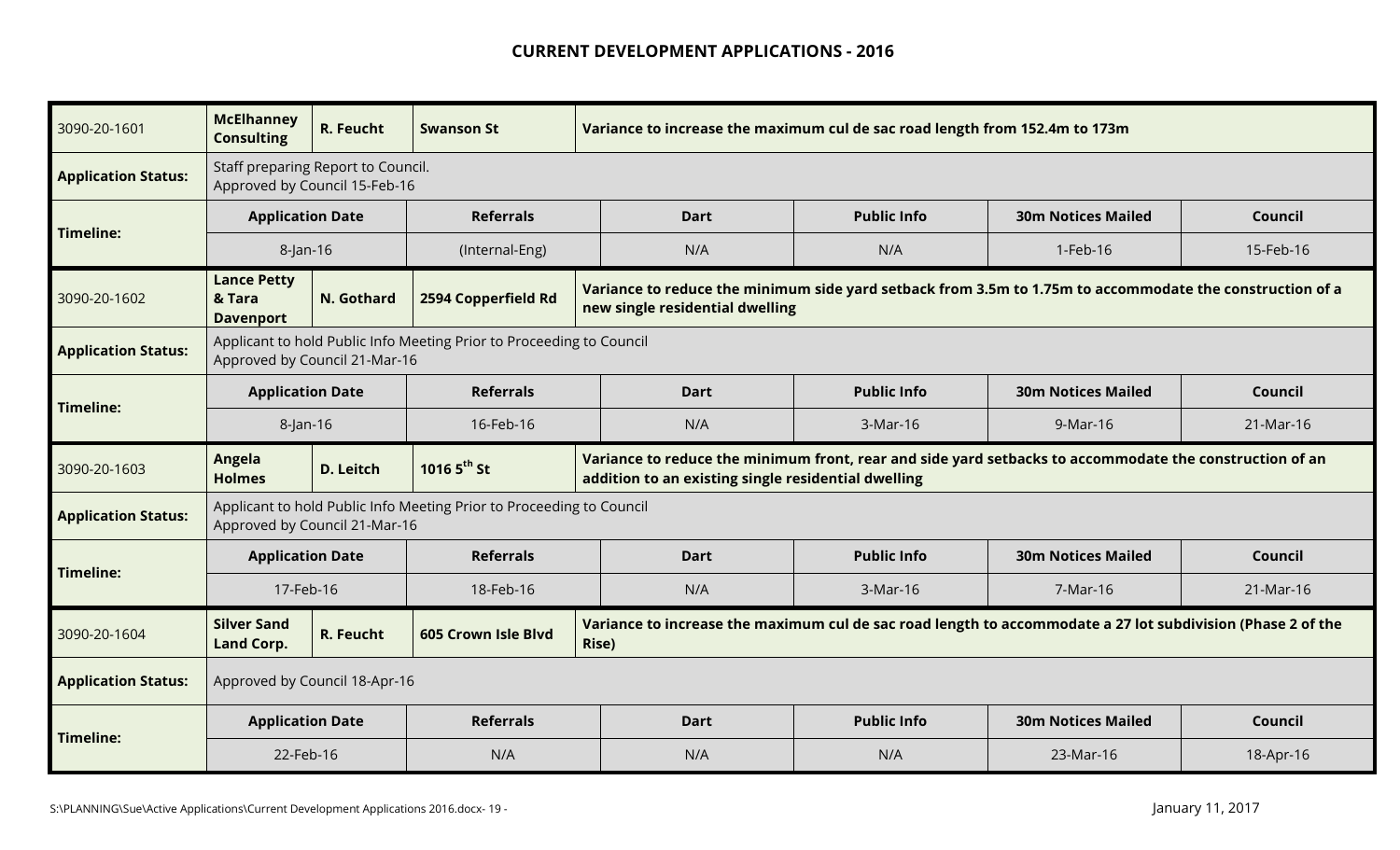| 3090-20-1605               | David &<br><b>Nancy</b><br><b>Dawes</b>                | E. Ferguson | <b>1635 Valley Crescent</b>                                                 | Variance to front yard setback for expanded landing deck and stairs at front of house                                                                                                                                                   |                                                   |                           |          |
|----------------------------|--------------------------------------------------------|-------------|-----------------------------------------------------------------------------|-----------------------------------------------------------------------------------------------------------------------------------------------------------------------------------------------------------------------------------------|---------------------------------------------------|---------------------------|----------|
| <b>Application Status:</b> |                                                        |             | Applicant to hold Public Information Meeting prior to proceeding to Council | Council date 15-Aug-16 pending Public Info Mtg minutes supplied by applicant prior to Council (provided 22-Jul-16).<br>Applicant to provide site survey prior to proceeding to Council (Received 8-Aug-16) Approved by Council 6-Sep-16 |                                                   |                           |          |
| <b>Timeline:</b>           | <b>Application Date</b>                                |             | <b>Referrals</b>                                                            | <b>Dart</b>                                                                                                                                                                                                                             | <b>Public Info</b>                                | <b>30m Notices Mailed</b> | Council  |
|                            | 30-Jun-16                                              |             | 30-Jun-16                                                                   | N/A                                                                                                                                                                                                                                     | 18-Jul-16                                         | 12-Aug-16                 | 6-Sep-16 |
| 3090-20-1606               | <b>Russwurm</b><br><b>Holdings Ltd.</b>                | D. Leitch   | 2963 Cascara Cres                                                           | Variance to rear yard setback to accommodate the construction                                                                                                                                                                           |                                                   |                           |          |
| <b>Application Status:</b> |                                                        |             |                                                                             | Applicant to hold public info meeting prior to proceeding to Council. Approved by Council                                                                                                                                               |                                                   |                           |          |
| <b>Timeline:</b>           | <b>Application Date</b>                                |             | <b>Referrals</b>                                                            | <b>Dart</b>                                                                                                                                                                                                                             | <b>Public Info</b>                                | <b>30m Notices Mailed</b> | Council  |
|                            | 26-Sep-16                                              |             | 27-Sep-16                                                                   | N/A                                                                                                                                                                                                                                     | 7-Oct-16                                          | 24-Oct-16                 | 7-Nov-16 |
|                            |                                                        |             |                                                                             |                                                                                                                                                                                                                                         |                                                   |                           |          |
| 3090-20-1607               | City of<br>Courtenay                                   | D. Leitch   | 489 Old Island Hwy                                                          | Variance to Sign Bylaw to allow an electronic message Board at the Lewis Centre building that exceeds the<br>maximum allowable height and the maximum allowable sign area for an electronic message board                               |                                                   |                           |          |
| <b>Application Status:</b> | Approved by Council                                    |             |                                                                             |                                                                                                                                                                                                                                         |                                                   |                           |          |
|                            | <b>Application Date</b>                                |             | <b>Referrals</b>                                                            | <b>Dart</b>                                                                                                                                                                                                                             | <b>Public Info</b>                                | <b>30m Notices Mailed</b> | Council  |
| <b>Timeline:</b>           | 21-Oct-16                                              |             | 27-Oct-16 (internal)                                                        | N/A                                                                                                                                                                                                                                     | N/A (not adjoining any<br>residential properties) | 21-Nov-16                 | 5-Dec-16 |
| 3090-20-1608               | <b>Highstreet</b><br><b>Riverwalk</b><br><b>Centre</b> | D. Leitch   | 1978 Cliffe Ave                                                             | Variance to Sign Bylaw to allow an freestanding sign that exceeds the maximum allowable height and sign area                                                                                                                            |                                                   |                           |          |
| <b>Application Status:</b> | Approved by Council                                    |             |                                                                             |                                                                                                                                                                                                                                         |                                                   |                           |          |
| <b>Timeline:</b>           | <b>Application Date</b>                                |             | <b>Referrals</b>                                                            | <b>Dart</b>                                                                                                                                                                                                                             | <b>Public Info</b>                                | <b>30m Notices Mailed</b> | Council  |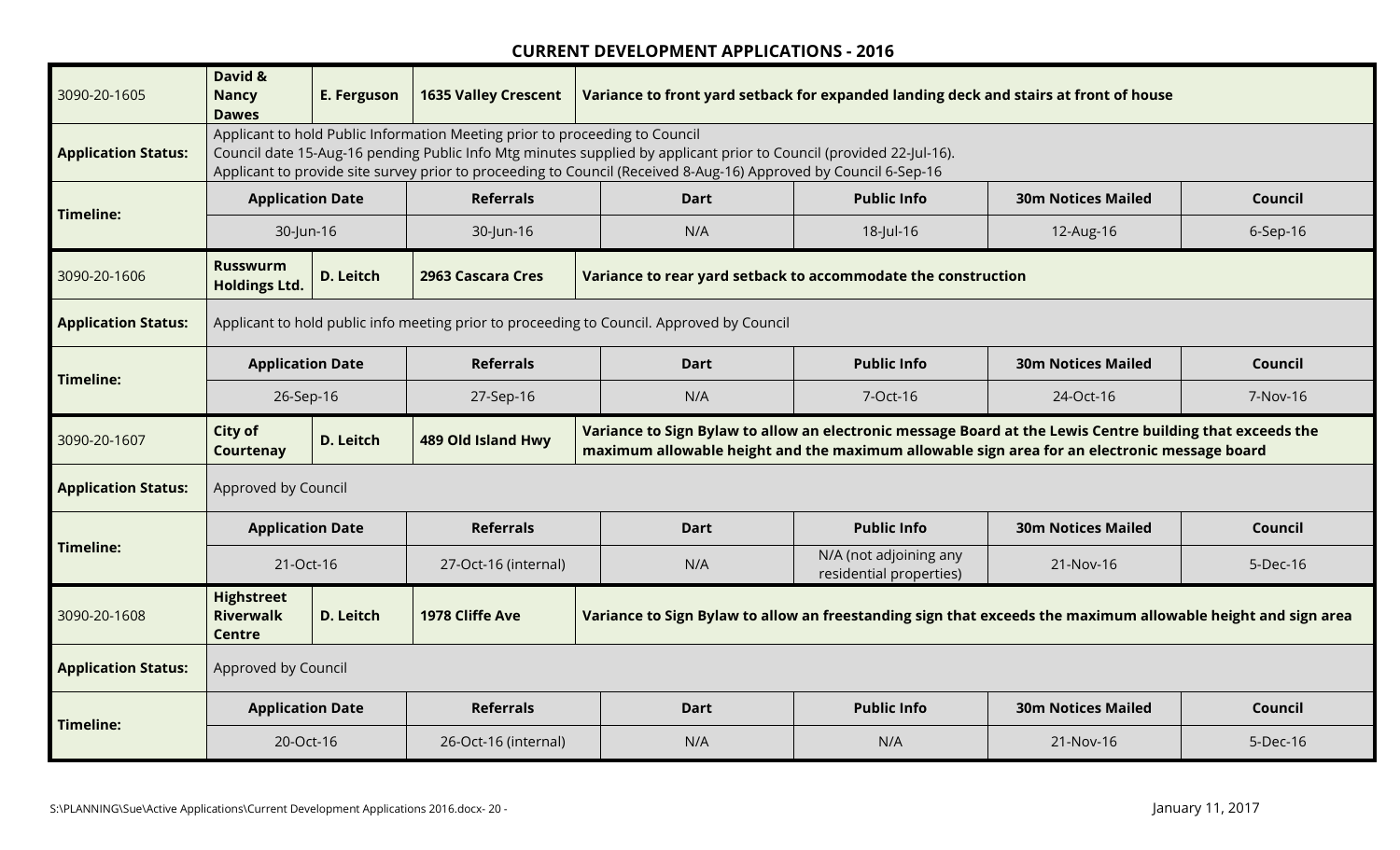#### **STRATA SUBDIVISION APPLICATIONS**

| File #                     | <b>Applicant</b>                                   | <b>Assigned Staff</b> | <b>Address</b>   | <b>Project Description</b>                                                    |                       |
|----------------------------|----------------------------------------------------|-----------------------|------------------|-------------------------------------------------------------------------------|-----------------------|
| 3300-20-1501               | <b>Steve &amp; Jill Paterson</b>                   | R. Feucht             | 2505 $1^{st}$ St | Application for a strata conversion of an existing duplex residential<br>bldg |                       |
| <b>Application Status:</b> | Waiting for submittals/information from applicant. |                       |                  |                                                                               |                       |
|                            | <b>Application Date</b>                            | <b>Referrals</b>      | Dart             | <b>PLR Issued / Current Expiration</b>                                        | <b>Final Approval</b> |
| <b>Timeline:</b>           | 9-Oct-15                                           | 27-Nov-15             | N/A              | 18-Dec-15 / 18-Jun-16                                                         |                       |
| 3300-20-1502               | <b>McElhanney</b><br><b>Consulting Services</b>    | R. Feucht             | 2880 Arden Road  | Application for a 2 lot subdivision and a 25 lot bare land strata             |                       |
| <b>Application Status:</b> | Waiting for submittals/information from applicant. |                       |                  |                                                                               |                       |
|                            | <b>Application Date</b>                            | <b>Referrals</b>      | <b>Dart</b>      | <b>PLR Issued / Current Expiration</b>                                        | <b>Final Approval</b> |
| <b>Timeline:</b>           | 9-Nov-15                                           | 27-Nov-15             | N/A              | 19-Feb-16 / 19-Feb-17                                                         |                       |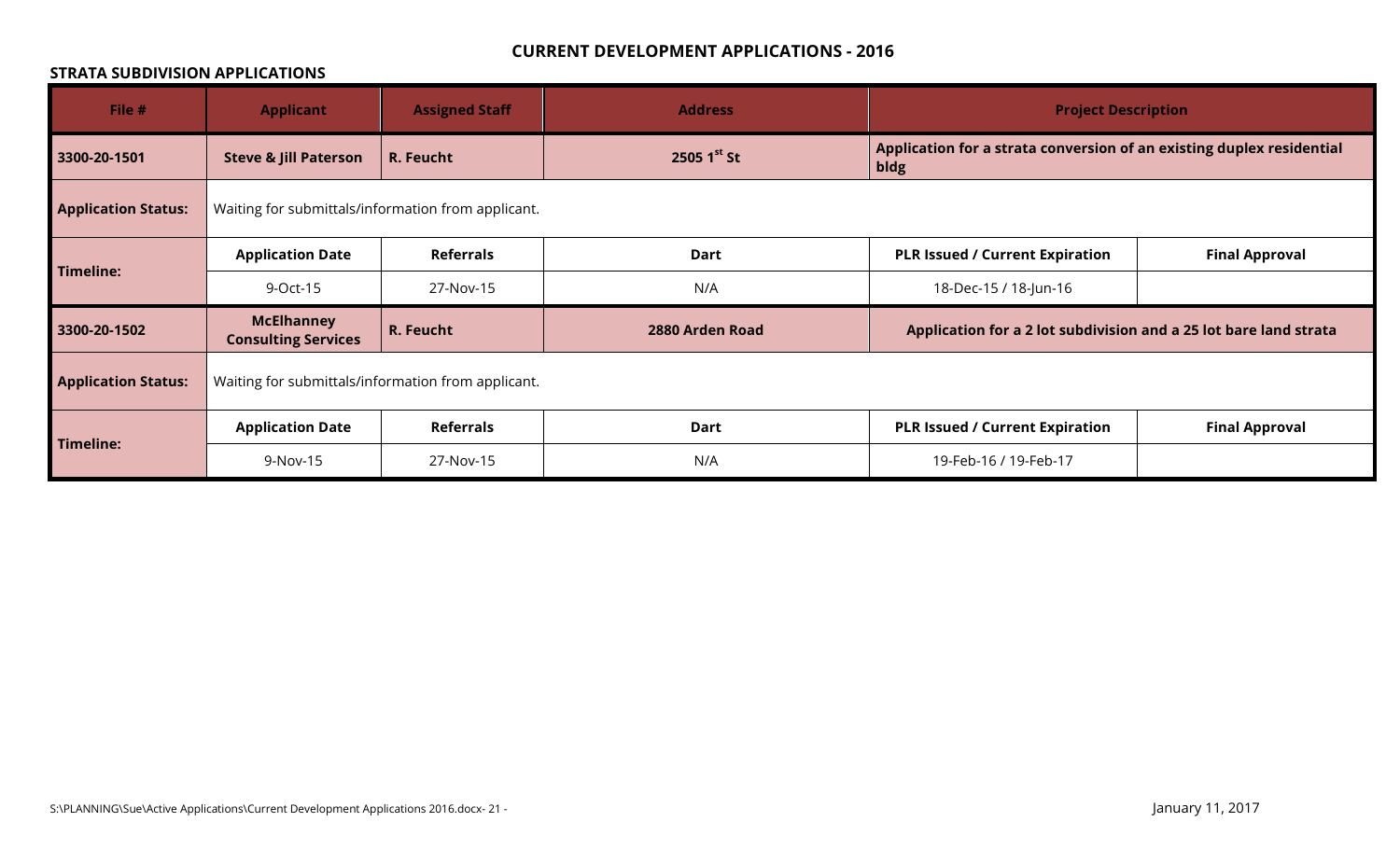#### **SUBDIVISION APPLICATIONS**

| File #                    | <b>Applicant</b>                                  | <b>Assigned Staff</b> | <b>Address</b>              | <b>Project Description</b>                                              |                       |
|---------------------------|---------------------------------------------------|-----------------------|-----------------------------|-------------------------------------------------------------------------|-----------------------|
| 3320-20-12641             | <b>Silverado Land Corp.</b>                       | R. Feucht             |                             | <b>Hampton Gate</b>                                                     |                       |
| <b>Application Status</b> | Waiting for submittals/information from applicant |                       |                             |                                                                         |                       |
|                           | <b>Application Date</b>                           | <b>Referrals</b>      | <b>Dart</b>                 | <b>PLR Issued / Current Expiration</b>                                  | <b>Final Approval</b> |
| <b>Timeline</b>           |                                                   |                       | N/A                         | 3-Aug-12/                                                               |                       |
| 3320-20-14693             | <b>Southwind Dev Corp</b>                         | R. Feucht             | 2301 1st Street             | <b>Phase 4 - Rivers Edge 19 Lot Subdivision</b>                         |                       |
| <b>Application Status</b> | Waiting for submittals/information from applicant |                       |                             |                                                                         |                       |
|                           | <b>Application Date</b>                           | <b>Referrals</b>      | <b>Dart</b>                 | <b>PLR Issued / Current Expiration</b>                                  | <b>Final Approval</b> |
| <b>Timeline</b>           | 24-Aug-15                                         |                       | N/A                         | 16-Oct-15 / 16-Oct-16                                                   |                       |
| 3320-20-14697             | <b>Arden Road</b><br><b>Developments</b>          | R. Feucht             | 2368, 2498, 2650 Arden Road | Phase 1 - 14 Lot Subdivision of a 46 unit multi residential development |                       |
| <b>Application Status</b> | <b>Currently Under Construction</b>               |                       |                             |                                                                         |                       |
|                           | <b>Application Date</b>                           | <b>Referrals</b>      | <b>Dart</b>                 | <b>PLR Issued / Current Expiration</b>                                  | <b>Final Approval</b> |
| <b>Timeline</b>           | 30-Mar-15                                         | 31-Mar-15             | N/A                         | 24-Jun-15 / 24-Jun-16                                                   |                       |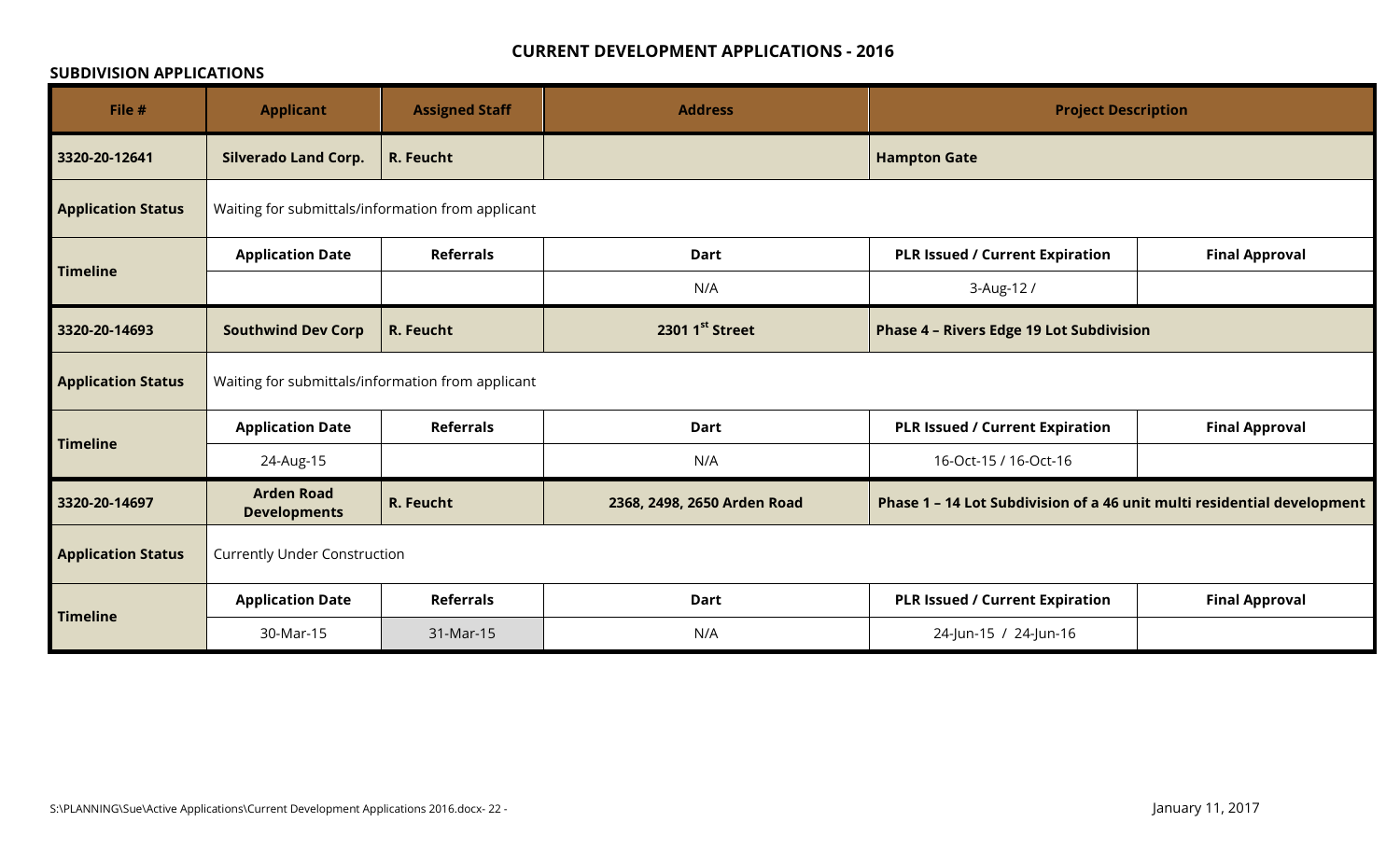| 3320-20-14704             | <b>Silverado Land Corp.</b>                        | R. Feucht        | <b>Crown Isle - Norfolk</b> | <b>6 Lot Subdivision</b>                                                                                 |                       |
|---------------------------|----------------------------------------------------|------------------|-----------------------------|----------------------------------------------------------------------------------------------------------|-----------------------|
| <b>Application Status</b> | <b>Currently Under Construction</b>                |                  |                             |                                                                                                          |                       |
| <b>Timeline</b>           | <b>Application Date</b>                            | <b>Referrals</b> | <b>Dart</b>                 | <b>PLR Issued / Current Expiration</b>                                                                   | <b>Final Approval</b> |
|                           | 10-Dec-14                                          | 15-Dec-14        | N/A                         | 4-Mar-16 / 3-Sep-16                                                                                      |                       |
| 3320-20-14705             | <b>Silverado Land Corp</b>                         | R. Feucht        |                             | Crown Isle-Britannia Way 6 Lot Subdivision                                                               |                       |
| <b>Application Status</b> | Construction completed, final approval underway    |                  |                             |                                                                                                          |                       |
| <b>Timeline</b>           | <b>Application Date</b>                            | <b>Referrals</b> | Dart                        | <b>PLR Issued / Current Expiration</b>                                                                   | <b>Final Approval</b> |
|                           | 10-Dec-14                                          | 15-Dec-14        | N/A                         | 5-Mar-15/5-Sep-16                                                                                        |                       |
|                           |                                                    |                  |                             |                                                                                                          |                       |
| 3320-20-15713             | <b>Pat Gould</b>                                   | R. Feucht        | 2899 Lupton Road            | <b>2 Lot Subdivision</b>                                                                                 |                       |
| <b>Application Status</b> | Waiting for submittals/information from applicant. |                  |                             |                                                                                                          |                       |
|                           | <b>Application Date</b>                            | <b>Referrals</b> | Dart                        | <b>PLR Issued / Current Expiration</b>                                                                   | <b>Final Approval</b> |
| <b>Timeline</b>           | 23-Feb-15                                          | 10-Mar-15        | N/A                         | 4-May-2015 / 4-May-2016                                                                                  |                       |
| 3320-20-15720             | <b>Woynic Properties Ltd</b>                       | R. Feucht        | 2140 Lake Trail Road        | Subdivision of Lot 3, Plan 2153 (2 lot subdivision for prosed 33 until<br>multi residential development) |                       |
| <b>Application Status</b> | Construction Plans currently under review          |                  |                             |                                                                                                          |                       |
| <b>Timeline</b>           | <b>Application Date</b>                            | <b>Referrals</b> | <b>Dart</b>                 | <b>PLR Issued / Current Expiration</b>                                                                   | <b>Final Approval</b> |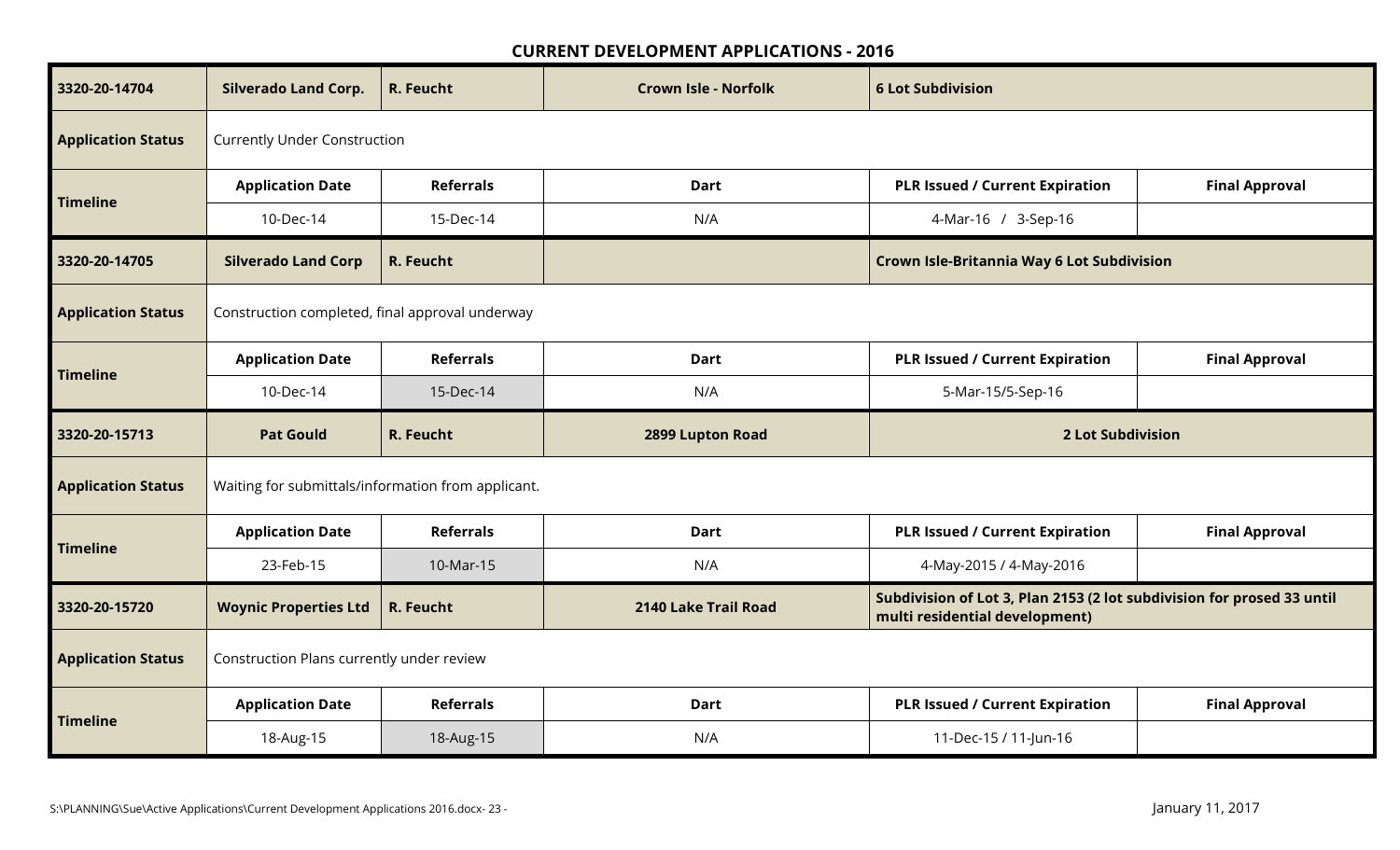| 3320-20-1501              | <b>McElhanney</b><br><b>Consulting Services</b> | R. Feucht        | <b>3000 Swanson Street</b> | <b>Copperfield Phase 4 - 20 Lot Subdivision</b>                                                  |                       |
|---------------------------|-------------------------------------------------|------------------|----------------------------|--------------------------------------------------------------------------------------------------|-----------------------|
| <b>Application Status</b> | Construction completed, final approval underway |                  |                            |                                                                                                  |                       |
| <b>Timeline</b>           | <b>Application Date</b>                         | <b>Referrals</b> | <b>Dart</b>                | <b>PLR Issued / Current Expiration</b>                                                           | <b>Final Approval</b> |
|                           | 14-Oct-15                                       | 27-Nov-15        | N/A                        | 7-Jan-16 / 7-Jan-17                                                                              |                       |
| 3320-20-1602              | <b>Silverado Land Corp.</b>                     | R. Feucht        | <b>333 Clubhouse Drive</b> | Subdivision application to create two new lots from the golf course<br>property (Proposed Lot 1) |                       |
| <b>Application Status</b> | Final approval underway.                        |                  |                            |                                                                                                  |                       |
| <b>Timeline</b>           | <b>Application Date</b>                         | <b>Referrals</b> | <b>Dart</b>                | <b>PLR Issued / Current Expiration</b>                                                           | <b>Final Approval</b> |
|                           | 27-Jan-16                                       | N/A              | N/A                        | April 12 <sup>th</sup> , 2016 / October 12 <sup>th</sup> , 2016                                  |                       |
|                           |                                                 |                  |                            |                                                                                                  |                       |
| 3320-20-1603              | <b>Silverado Land Corp.</b>                     | R. Feucht        | 333 Clubhouse Drive        | Subdivision application to create two new lots from the golf course<br>property (Proposed Lot 2) |                       |
| <b>Application Status</b> | Final approval underway.                        |                  |                            |                                                                                                  |                       |
|                           | <b>Application Date</b>                         | <b>Referrals</b> | <b>Dart</b>                | <b>PLR Issued / Current Expiration</b>                                                           | <b>Final Approval</b> |
| <b>Timeline</b>           | 27-Jan-16                                       | N/A              | N/A                        | April 12 <sup>th</sup> , 2016 / October 12 <sup>th</sup> , 2016                                  |                       |
| 3320-20-1604              | <b>Silver Sand Land Corp.</b>                   | R. Feucht        | 605 Crown Isle Bldv        | Subdivision application to create 27 new lots (Phase 2 of the Rise)                              |                       |
| <b>Application Status</b> | <b>Currently Under Construction</b>             |                  |                            |                                                                                                  |                       |
| <b>Timeline</b>           | <b>Application Date</b>                         | <b>Referrals</b> | <b>Dart</b>                | <b>PLR Issued / Current Expiration</b>                                                           | <b>Final Approval</b> |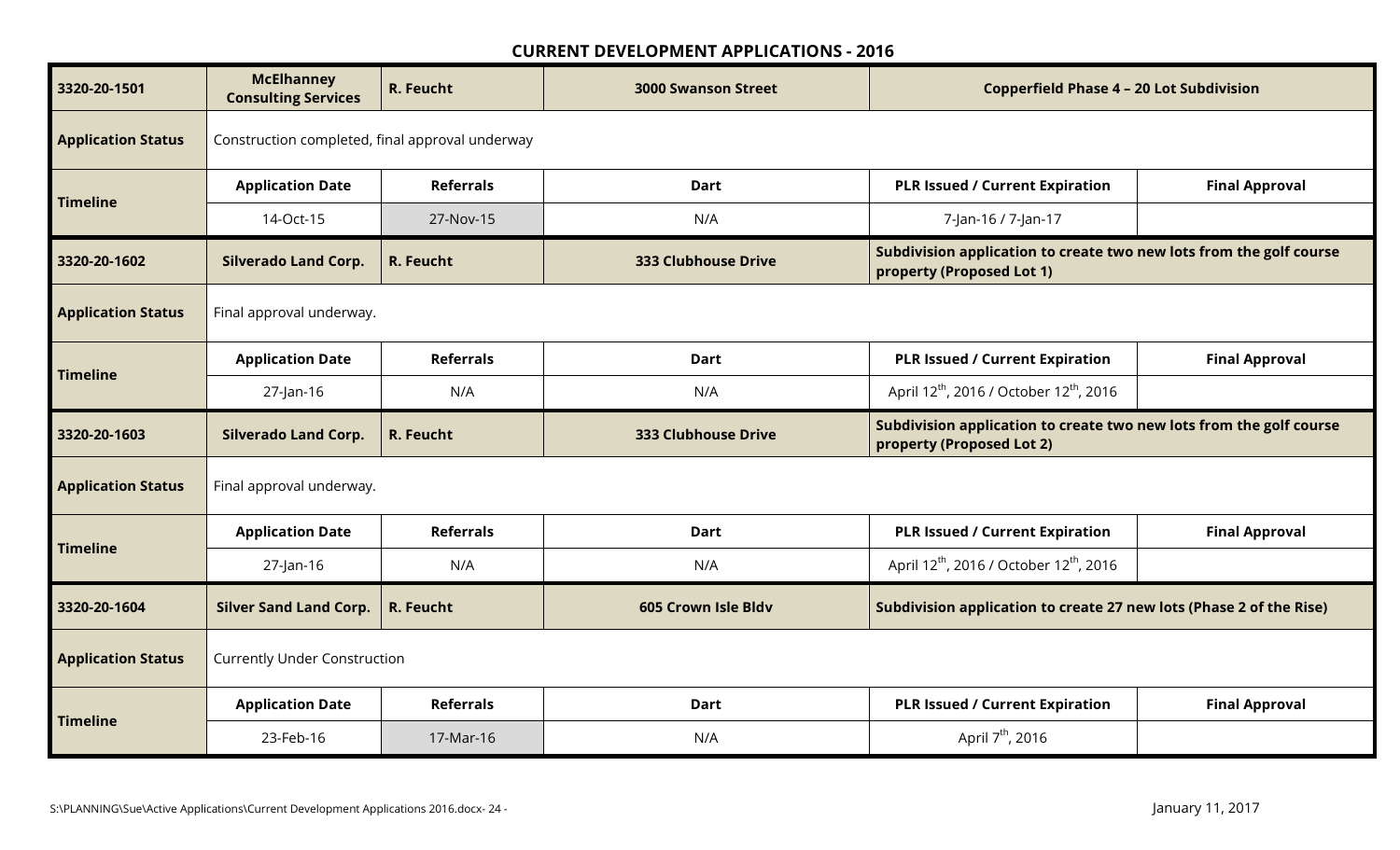| 3320-20-1605              | <b>Thomas &amp; Annette</b><br>Girardin                        | R. Feucht        | 2935 Lupton Rd               | <b>Subdivision application to create 2 new lots</b>                                                            |                       |  |  |  |
|---------------------------|----------------------------------------------------------------|------------------|------------------------------|----------------------------------------------------------------------------------------------------------------|-----------------------|--|--|--|
| <b>Application Status</b> | Waiting for submittals/information from applicant.             |                  |                              |                                                                                                                |                       |  |  |  |
| <b>Timeline</b>           | <b>Application Date</b>                                        | <b>Referrals</b> | Dart                         | <b>PLR Issued / Current Expiration</b>                                                                         | <b>Final Approval</b> |  |  |  |
|                           | 6-Apr-16                                                       | 3-May-16         | N/A                          | 4-May-16                                                                                                       |                       |  |  |  |
| 3320-20-1606              | <b>McElhanney</b><br><b>Consulting</b><br>(Arden Projects Ltd) | R. Feucht        | <b>2555 Steele Crescent</b>  | Subdivision application to create 18 new residential lots (Phase 5 of<br><b>Copperfield Ridge Development)</b> |                       |  |  |  |
| <b>Application Status</b> | Waiting for further submittals from applicant.                 |                  |                              |                                                                                                                |                       |  |  |  |
|                           | <b>Application Date</b>                                        | <b>Referrals</b> | <b>Dart</b>                  | <b>PLR Issued / Current Expiration</b>                                                                         | <b>Final Approval</b> |  |  |  |
| <b>Timeline</b>           | 9-May-16                                                       | 31-May-16        | 16-June-16                   | 20-Jun-16                                                                                                      |                       |  |  |  |
|                           |                                                                |                  |                              | <b>Subdivision application to create 4 new lots</b>                                                            |                       |  |  |  |
| 3320-20-1607              | <b>Upper Island Dev</b><br>(McElhanney<br><b>Consulting)</b>   | R. Feucht        | <b>3610 Christie Parkway</b> |                                                                                                                |                       |  |  |  |
| <b>Application Status</b> | Waiting for further submittals from applicant.                 |                  |                              |                                                                                                                |                       |  |  |  |
|                           | <b>Application Date</b>                                        | <b>Referrals</b> | <b>Dart</b>                  | <b>PLR Issued / Current Expiration</b>                                                                         | <b>Final Approval</b> |  |  |  |
| <b>Timeline</b>           | 9-May-16                                                       | 1-Jun-16         | 16-June-16                   | 24-Jun-16                                                                                                      |                       |  |  |  |
| 3320-20-1608              | <b>Silverado Land Corp</b>                                     | R. Feucht        | <b>333 Clubhouse Drive</b>   | Subdivision application to create 1 new residential lot and a lot line<br>adjustment                           |                       |  |  |  |
| <b>Application Status</b> | Waiting for further submittals from applicant.                 |                  |                              |                                                                                                                |                       |  |  |  |
| <b>Timeline</b>           | <b>Application Date</b>                                        | <b>Referrals</b> | Dart                         | <b>PLR Issued / Current Expiration</b>                                                                         | <b>Final Approval</b> |  |  |  |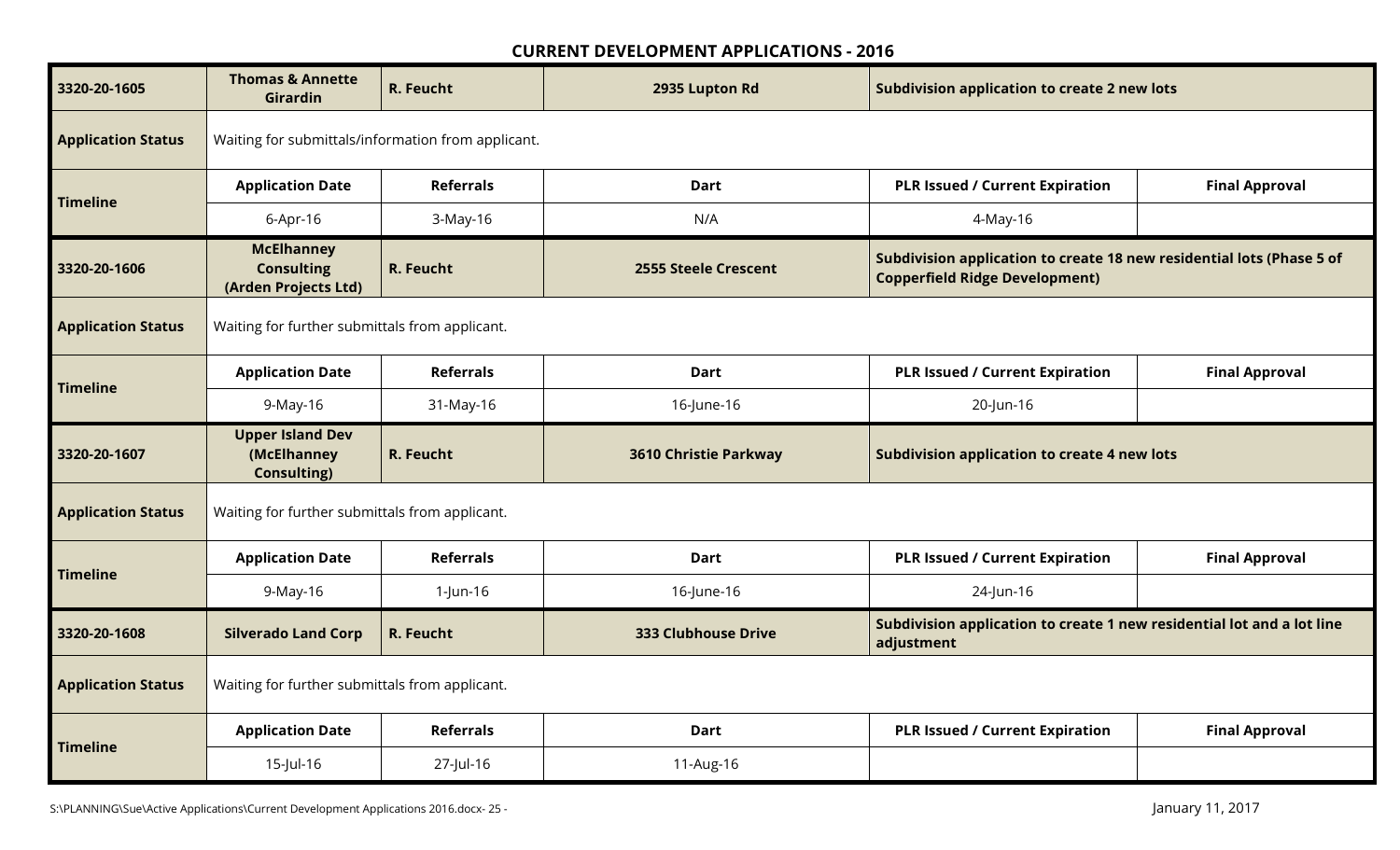| 3320-20-1609              | <b>McElhanney</b><br><b>Consulting</b>        | R. Feucht        | 3420 Rhys Road            | Subdivision application to create 43 new residential lots as Phase 2 of<br>the Buckstone Development                                  |                       |  |  |
|---------------------------|-----------------------------------------------|------------------|---------------------------|---------------------------------------------------------------------------------------------------------------------------------------|-----------------------|--|--|
| <b>Application Status</b> | Waiting for further submittals from applicant |                  |                           |                                                                                                                                       |                       |  |  |
| <b>Timeline</b>           | <b>Application Date</b>                       | <b>Referrals</b> | <b>Dart</b>               | <b>PLR Issued / Current Expiration</b>                                                                                                | <b>Final Approval</b> |  |  |
|                           | 28-Jul-16                                     | 9-Aug-16         | 11-Aug-16                 |                                                                                                                                       |                       |  |  |
| 3320-20-1610              | <b>Arden Road</b><br><b>Developments</b>      | R. Feucht        | 2368, 2498, 2650 Arden Rd | The Streams Phase 2 subdivision application to create 11 residential<br>lots                                                          |                       |  |  |
| <b>Application Status</b> |                                               |                  |                           |                                                                                                                                       |                       |  |  |
| <b>Timeline</b>           | <b>Application Date</b>                       | <b>Referrals</b> | <b>Dart</b>               | <b>PLR Issued / Current Expiration</b>                                                                                                | <b>Final Approval</b> |  |  |
|                           | 14-Nov-16                                     | 14-Nov-16        | 01-Dec-16                 |                                                                                                                                       |                       |  |  |
|                           |                                               |                  |                           |                                                                                                                                       |                       |  |  |
| 3320-20-1611              | <b>City of Courtenay</b>                      | R. Feucht        | 721 Grant Ave             | Subdivision of a portion of this property for a proposed land exchange<br>with SD71 for the property currently known as Harmston Park |                       |  |  |
| <b>Application Status</b> |                                               |                  |                           |                                                                                                                                       |                       |  |  |
|                           | <b>Application Date</b>                       | <b>Referrals</b> | <b>Dart</b>               | <b>PLR Issued / Current Expiration</b>                                                                                                | <b>Final Approval</b> |  |  |
| <b>Timeline</b>           | 13-Dec-16                                     | 13-Dec-16        |                           |                                                                                                                                       |                       |  |  |
| 3320-20-1612              | <b>Courtenay Lodge Ltd</b>                    | R. Feucht        | 1590 Cliffe Ave           | <b>Proposed lot line adjustment</b>                                                                                                   |                       |  |  |
| <b>Application Status</b> |                                               |                  |                           |                                                                                                                                       |                       |  |  |
| <b>Timeline</b>           | <b>Application Date</b>                       | <b>Referrals</b> | <b>Dart</b>               | <b>PLR Issued / Current Expiration</b>                                                                                                | <b>Final Approval</b> |  |  |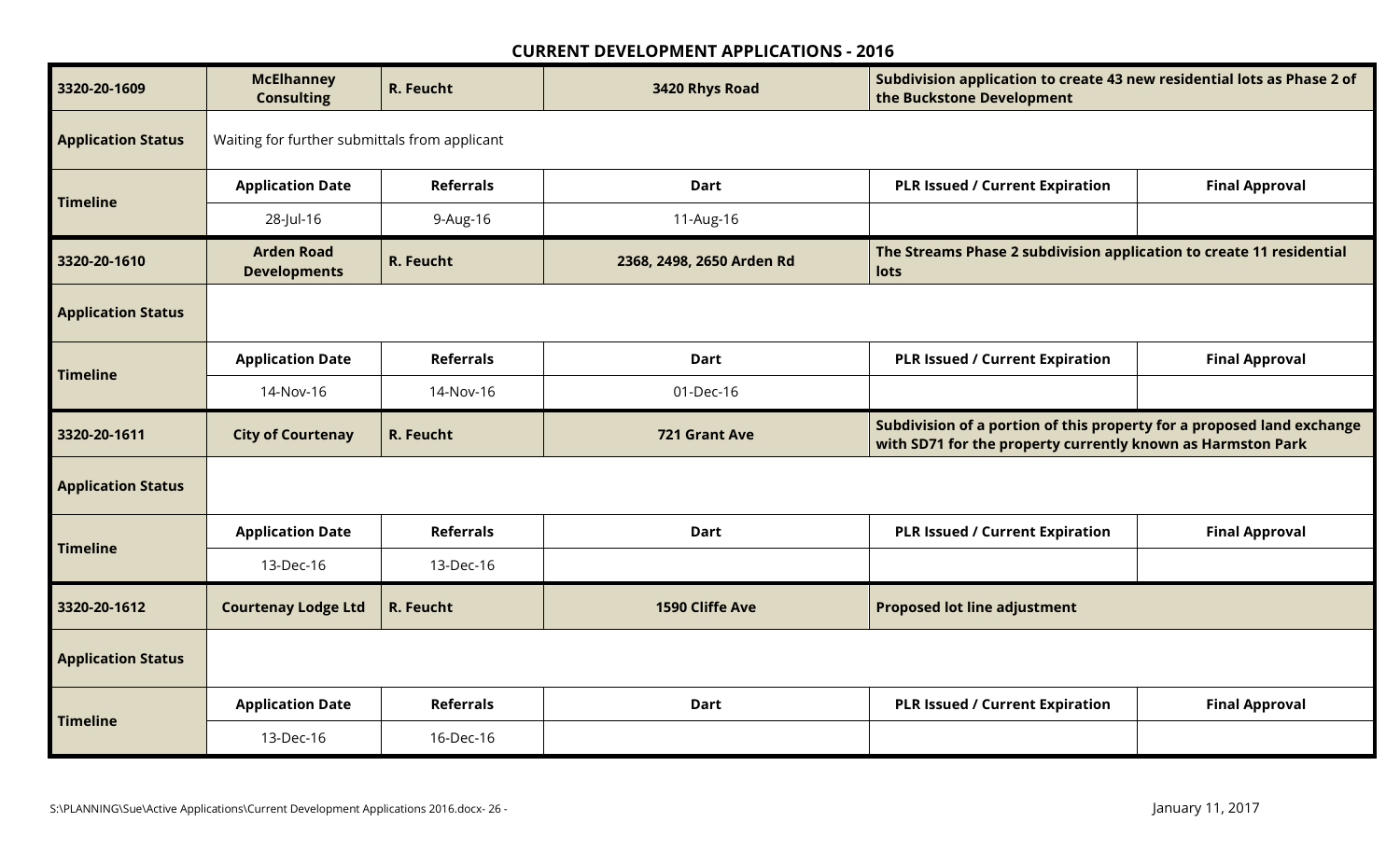#### **BOARD OF VARIANCE**

| $\blacksquare$ File # | App.<br><b>Date</b>        | <b>Applicant/</b><br><b>Agent</b>     | <b>Assigned</b><br><b>Staff</b> | <b>Address</b>     | <b>Project Description</b>                                                                                                                                | <b>Mail Out</b><br><b>Notification</b> | <b>Board of Variance</b><br><b>Meeting Date</b> |
|-----------------------|----------------------------|---------------------------------------|---------------------------------|--------------------|-----------------------------------------------------------------------------------------------------------------------------------------------------------|----------------------------------------|-------------------------------------------------|
| 1601                  | 7-Nov-16                   | Suzie Leroux &  <br><b>Mark Reiss</b> | D. Leitch                       | 1066 Evergreen Ave | Relaxation requested to the required rear yard setback from 9m to 6.13m<br>to accommodate the construction of a garage to replace an existing car<br>port | 29-Nov-16                              | 13-Dec-16                                       |
|                       | <b>Application Status:</b> | Approved 13-Dec-16                    |                                 |                    |                                                                                                                                                           |                                        |                                                 |

#### **ALR EXCLUSION APPLICATIONS**

| App.<br><b>Date</b>    | <b>Applicant/</b><br>Agent | <b>Assigned</b><br><b>Staff</b><br><b>Member</b> | <b>Address</b> | <b>Project Description</b> | <b>Mail Out</b><br><b>Notification</b><br><b>Date</b> | Council<br><b>Meeting</b><br><b>Dates</b> |
|------------------------|----------------------------|--------------------------------------------------|----------------|----------------------------|-------------------------------------------------------|-------------------------------------------|
|                        |                            |                                                  |                |                            |                                                       |                                           |
| Application<br>Status: |                            |                                                  |                |                            |                                                       |                                           |